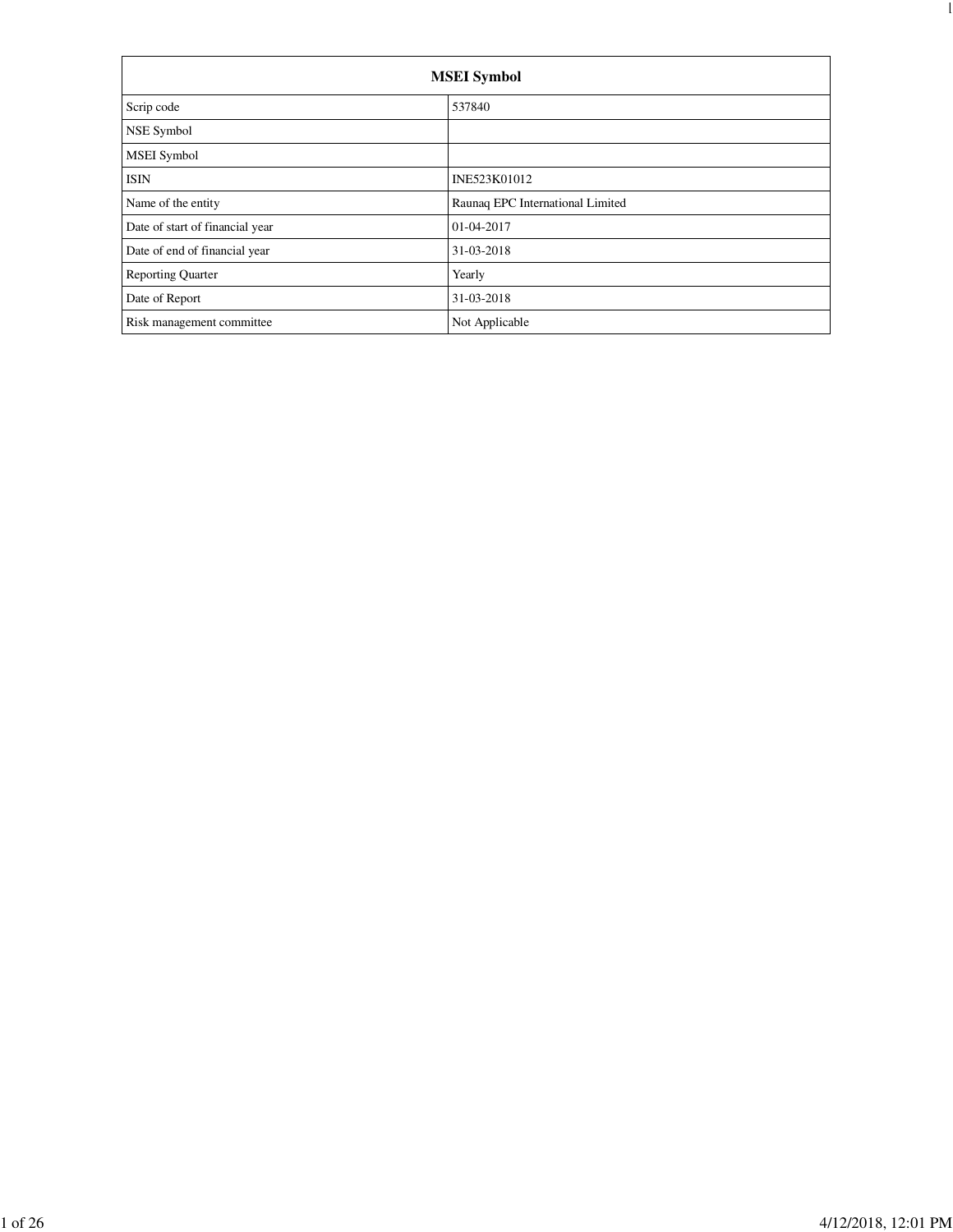|    |                                                                |                                                                      |                     |            |                                                |                            |                               | <b>Annexure I</b>                                |                      |                                            |                                                                                                                                                    |                                                                                                                                                                          |                                                                                                                                                                                                               |                                      |                                             |
|----|----------------------------------------------------------------|----------------------------------------------------------------------|---------------------|------------|------------------------------------------------|----------------------------|-------------------------------|--------------------------------------------------|----------------------|--------------------------------------------|----------------------------------------------------------------------------------------------------------------------------------------------------|--------------------------------------------------------------------------------------------------------------------------------------------------------------------------|---------------------------------------------------------------------------------------------------------------------------------------------------------------------------------------------------------------|--------------------------------------|---------------------------------------------|
|    | Annexure I to be submitted by listed entity on quarterly basis |                                                                      |                     |            |                                                |                            |                               |                                                  |                      |                                            |                                                                                                                                                    |                                                                                                                                                                          |                                                                                                                                                                                                               |                                      |                                             |
|    | <b>I. Composition of Board of Directors</b>                    |                                                                      |                     |            |                                                |                            |                               |                                                  |                      |                                            |                                                                                                                                                    |                                                                                                                                                                          |                                                                                                                                                                                                               |                                      |                                             |
|    |                                                                | Disclosure of notes on composition of board of directors explanatory |                     |            |                                                |                            |                               |                                                  |                      |                                            |                                                                                                                                                    |                                                                                                                                                                          |                                                                                                                                                                                                               |                                      |                                             |
|    |                                                                |                                                                      |                     |            |                                                |                            |                               |                                                  |                      |                                            | Is there any change in information of board of directors compare to previous quarter                                                               | Yes                                                                                                                                                                      |                                                                                                                                                                                                               |                                      |                                             |
| Sr | Title<br>(Mr)<br>Ms)                                           | Name<br>of the<br>Director                                           | PAN                 | <b>DIN</b> | Category 1<br>of directors                     | Category 2<br>of directors | Category<br>3 of<br>directors | Date of<br>appointment<br>in the<br>current term | Date of<br>cessation | Tenure<br>of<br>director<br>(in<br>months) | No of<br>Directorship<br>in listed<br>entities<br>including<br>this listed<br>entity (Refer<br>Regulation<br>$25(1)$ of<br>Listing<br>Regulations) | Number of<br>memberships<br>in Audit/<br>Stakeholder<br>Committee(s)<br>including this<br>listed entity<br>(Refer<br>Regulation<br>$26(1)$ of<br>Listing<br>Regulations) | No of post<br>of<br>Chairperson<br>in Audit/<br>Stakeholder<br>Committee<br>held in<br>listed<br>entities<br>including<br>this listed<br>entity (Refer<br>Regulation<br>$26(1)$ of<br>Listing<br>Regulations) | Notes for<br>not<br>providing<br>PAN | Notes for<br>not<br>providing<br><b>DIN</b> |
|    | Mr                                                             | Surinder<br>Paul<br>Kanwar                                           | AAFPK8732L          | 00033524   | Executive<br>Director                          | Chairperson                | MD                            | 01-10-2017                                       |                      |                                            | $\overline{c}$                                                                                                                                     | 1                                                                                                                                                                        | 0                                                                                                                                                                                                             |                                      |                                             |
|    | Mr                                                             | Sachit<br>Kanwar                                                     | AIHPK0510E          | 02132124   | Executive<br>Director                          | Not<br>Applicable          | MD                            | 01-06-2016                                       |                      |                                            |                                                                                                                                                    | $\mathbf{1}$                                                                                                                                                             | $\boldsymbol{0}$                                                                                                                                                                                              |                                      |                                             |
| 3  | Mr                                                             | V.K.<br>Pargal                                                       | AAFPP3221M 00076639 |            | Non-<br>Executive -<br>Independent<br>Director | Not<br>Applicable          |                               | 29-08-2014                                       |                      | 60                                         | $\overline{2}$                                                                                                                                     | 3                                                                                                                                                                        | $\mathbf{0}$                                                                                                                                                                                                  |                                      |                                             |
| 4  | Mr                                                             | Sanjeev<br>Kumar                                                     | AAJPK4762A          | 00364416   | Non-<br>Executive -<br>Independent<br>Director | Not<br>Applicable          |                               | 30-07-2015                                       |                      | 60                                         |                                                                                                                                                    | $\overline{2}$                                                                                                                                                           | 1                                                                                                                                                                                                             |                                      |                                             |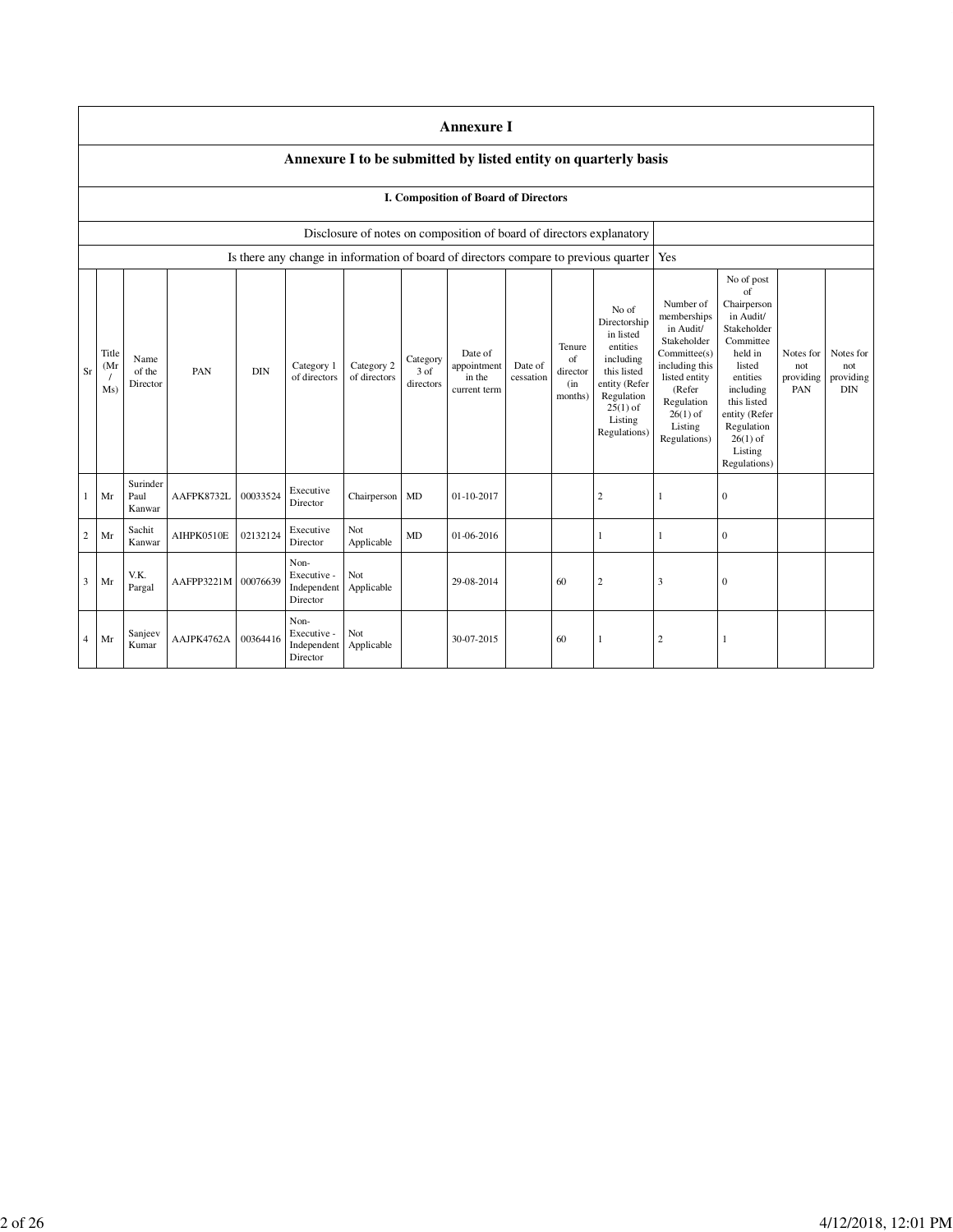|                | <b>Annexure I</b>                                              |                            |            |            |                                                       |                                 |                                 |                                                  |                      |                                            |                                                                                                                                                    |                                                                                                                                                                          |                                                                                                                                                                                                               |                                      |                                             |
|----------------|----------------------------------------------------------------|----------------------------|------------|------------|-------------------------------------------------------|---------------------------------|---------------------------------|--------------------------------------------------|----------------------|--------------------------------------------|----------------------------------------------------------------------------------------------------------------------------------------------------|--------------------------------------------------------------------------------------------------------------------------------------------------------------------------|---------------------------------------------------------------------------------------------------------------------------------------------------------------------------------------------------------------|--------------------------------------|---------------------------------------------|
|                | Annexure I to be submitted by listed entity on quarterly basis |                            |            |            |                                                       |                                 |                                 |                                                  |                      |                                            |                                                                                                                                                    |                                                                                                                                                                          |                                                                                                                                                                                                               |                                      |                                             |
|                | I. Composition of Board of Directors                           |                            |            |            |                                                       |                                 |                                 |                                                  |                      |                                            |                                                                                                                                                    |                                                                                                                                                                          |                                                                                                                                                                                                               |                                      |                                             |
| Sr             | Title<br>(Mr)<br>Ms)                                           | Name of<br>the<br>Director | PAN        | <b>DIN</b> | Category 1<br>of directors                            | Category<br>$2$ of<br>directors | Category<br>$3$ of<br>directors | Date of<br>appointment<br>in the<br>current term | Date of<br>cessation | Tenure<br>of<br>director<br>(in<br>months) | No of<br>Directorship<br>in listed<br>entities<br>including<br>this listed<br>entity (Refer<br>Regulation<br>$25(1)$ of<br>Listing<br>Regulations) | Number of<br>memberships<br>in Audit/<br>Stakeholder<br>Committee(s)<br>including this<br>listed entity<br>(Refer<br>Regulation<br>$26(1)$ of<br>Listing<br>Regulations) | No of post<br>of<br>Chairperson<br>in Audit/<br>Stakeholder<br>Committee<br>held in<br>listed<br>entities<br>including<br>this listed<br>entity (Refer<br>Regulation<br>$26(1)$ of<br>Listing<br>Regulations) | Notes for<br>not<br>providing<br>PAN | Notes for<br>not<br>providing<br><b>DIN</b> |
| 5              | Mr                                                             | P.K.<br>Mittal             | AGDPM8933F | 00165315   | Non-<br>Executive -<br>Independent<br>Director        | Not<br>Applicable               |                                 | 03-08-2016                                       |                      | 60                                         | 1                                                                                                                                                  | $\overline{c}$                                                                                                                                                           | 1                                                                                                                                                                                                             |                                      |                                             |
| 6              | Mr                                                             | Gautam<br>Mukherjee        | ADFPM5515O | 02590120   | Non-<br>Executive -<br>Independent<br>Director        | Not<br>Applicable               |                                 | 30-07-2015                                       |                      | 60                                         | $\overline{c}$                                                                                                                                     | $\overline{c}$                                                                                                                                                           | 1                                                                                                                                                                                                             |                                      |                                             |
| $\overline{7}$ | Mr                                                             | Satya<br>Prakash<br>Mangal | AADPA2375D | 01052952   | Non-<br>Executive -<br>Independent<br>Director        | Not<br>Applicable               |                                 | 29-08-2014                                       | 15-02-2018 0         |                                            | $\mathbf{0}$                                                                                                                                       | $\mathbf{0}$                                                                                                                                                             | $\mathbf{0}$                                                                                                                                                                                                  |                                      |                                             |
| 8              | Mr                                                             | N.V.<br>Srinivasan         | AAOPS2943A | 00879414   | Non-<br>Executive -<br>Non<br>Independent<br>Director | Not<br>Applicable               |                                 | 08-08-2017                                       |                      | 12                                         | $\overline{c}$                                                                                                                                     | 1                                                                                                                                                                        | $\boldsymbol{0}$                                                                                                                                                                                              |                                      |                                             |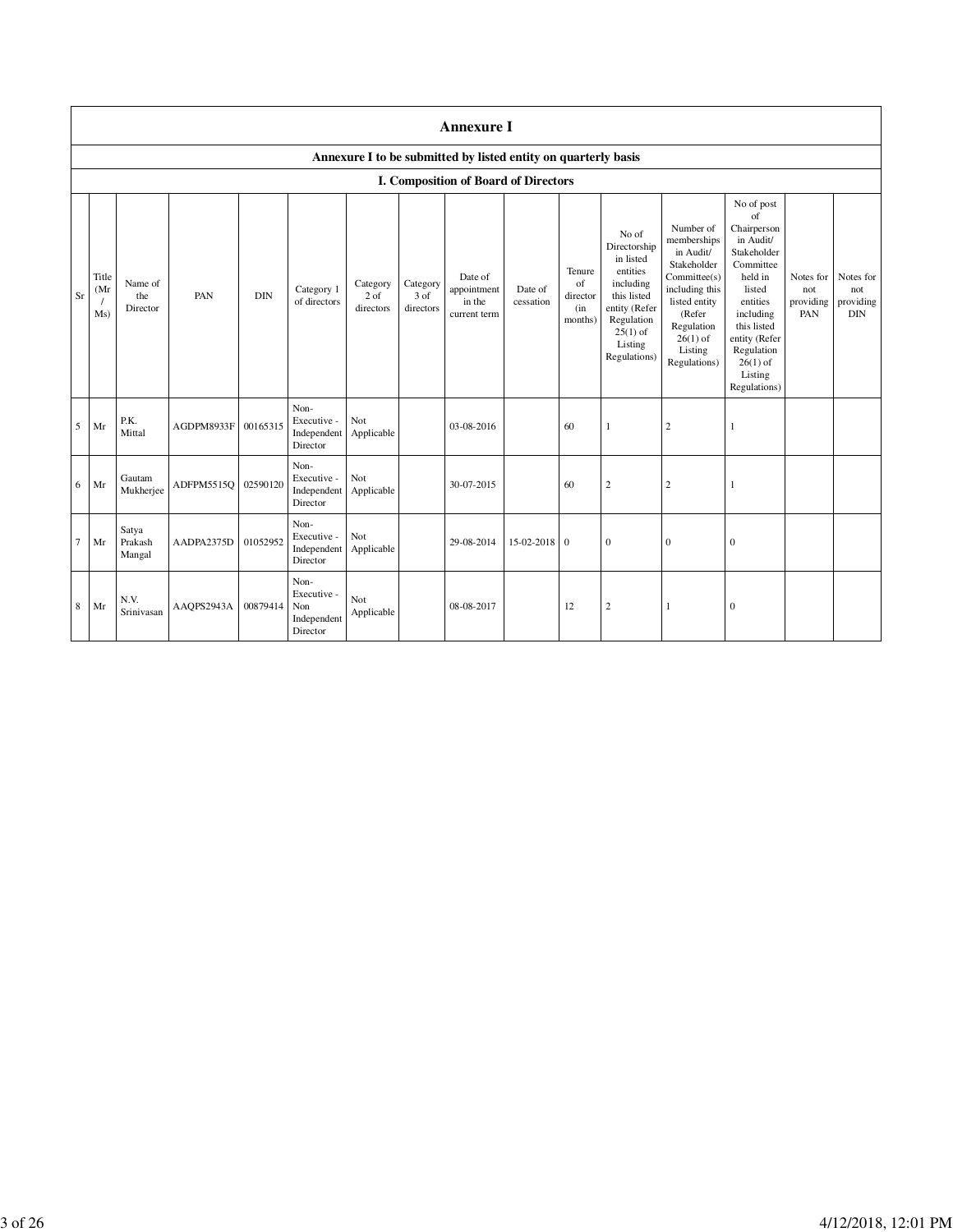|           | <b>Annexure I</b>   |                               |                     |            |                                                |                                 |                                 |                                                                |                      |                                            |                                                                                                                                                    |                                                                                                                                                                          |                                                                                                                                                                                                               |                                      |                                      |
|-----------|---------------------|-------------------------------|---------------------|------------|------------------------------------------------|---------------------------------|---------------------------------|----------------------------------------------------------------|----------------------|--------------------------------------------|----------------------------------------------------------------------------------------------------------------------------------------------------|--------------------------------------------------------------------------------------------------------------------------------------------------------------------------|---------------------------------------------------------------------------------------------------------------------------------------------------------------------------------------------------------------|--------------------------------------|--------------------------------------|
|           |                     |                               |                     |            |                                                |                                 |                                 | Annexure I to be submitted by listed entity on quarterly basis |                      |                                            |                                                                                                                                                    |                                                                                                                                                                          |                                                                                                                                                                                                               |                                      |                                      |
|           |                     |                               |                     |            |                                                |                                 |                                 | I. Composition of Board of Directors                           |                      |                                            |                                                                                                                                                    |                                                                                                                                                                          |                                                                                                                                                                                                               |                                      |                                      |
| <b>Sr</b> | Title<br>(Mr<br>Ms) | Name of the<br>Director       | PAN                 | <b>DIN</b> | Category 1<br>of directors                     | Category<br>$2$ of<br>directors | Category<br>$3$ of<br>directors | Date of<br>appointment<br>in the<br>current term               | Date of<br>cessation | Tenure<br>of<br>director<br>(in<br>months) | No of<br>Directorship<br>in listed<br>entities<br>including<br>this listed<br>entity (Refer<br>Regulation<br>$25(1)$ of<br>Listing<br>Regulations) | Number of<br>memberships<br>in Audit/<br>Stakeholder<br>Committee(s)<br>including this<br>listed entity<br>(Refer<br>Regulation<br>$26(1)$ of<br>Listing<br>Regulations) | No of post<br>of<br>Chairperson<br>in Audit/<br>Stakeholder<br>Committee<br>held in<br>listed<br>entities<br>including<br>this listed<br>entity (Refer<br>Regulation<br>$26(1)$ of<br>Listing<br>Regulations) | Notes for<br>not<br>providing<br>PAN | Notes for<br>not<br>providing<br>DIN |
| 9         | Mrs                 | Seethalakshmi<br>Venkataraman | AAAPV1495O 07156898 |            | Non-<br>Executive -<br>Independent<br>Director | Not<br>Applicable               |                                 | 30-07-2015                                                     |                      | 60                                         |                                                                                                                                                    | $\Omega$                                                                                                                                                                 | $\Omega$                                                                                                                                                                                                      |                                      |                                      |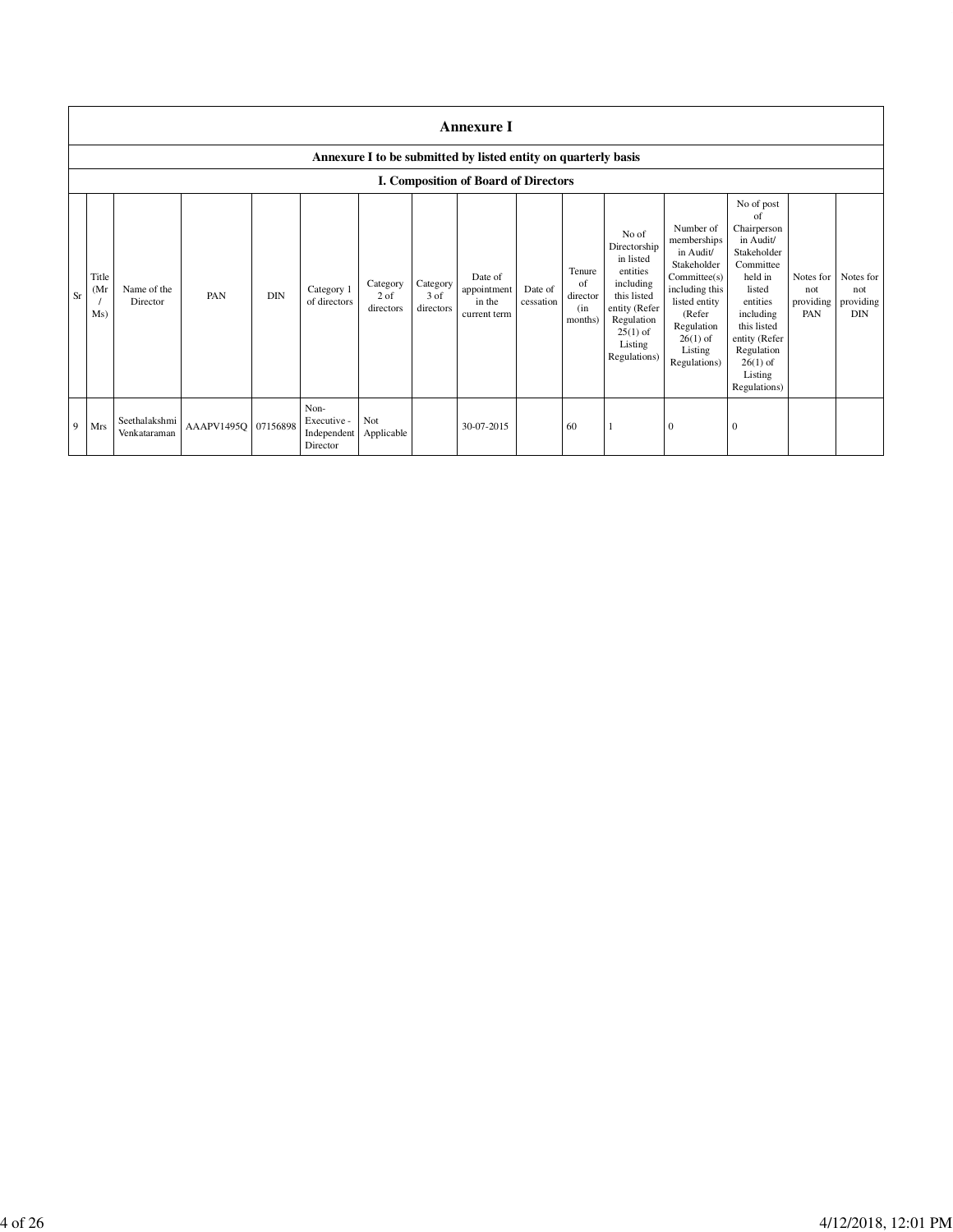| Annexure 1                                                                         |  |  |  |  |  |
|------------------------------------------------------------------------------------|--|--|--|--|--|
| <b>II. Composition of Committees</b>                                               |  |  |  |  |  |
| Disclosure of notes on composition of committees explanatory                       |  |  |  |  |  |
| Is there any change in information of committees compare to previous quarter   Yes |  |  |  |  |  |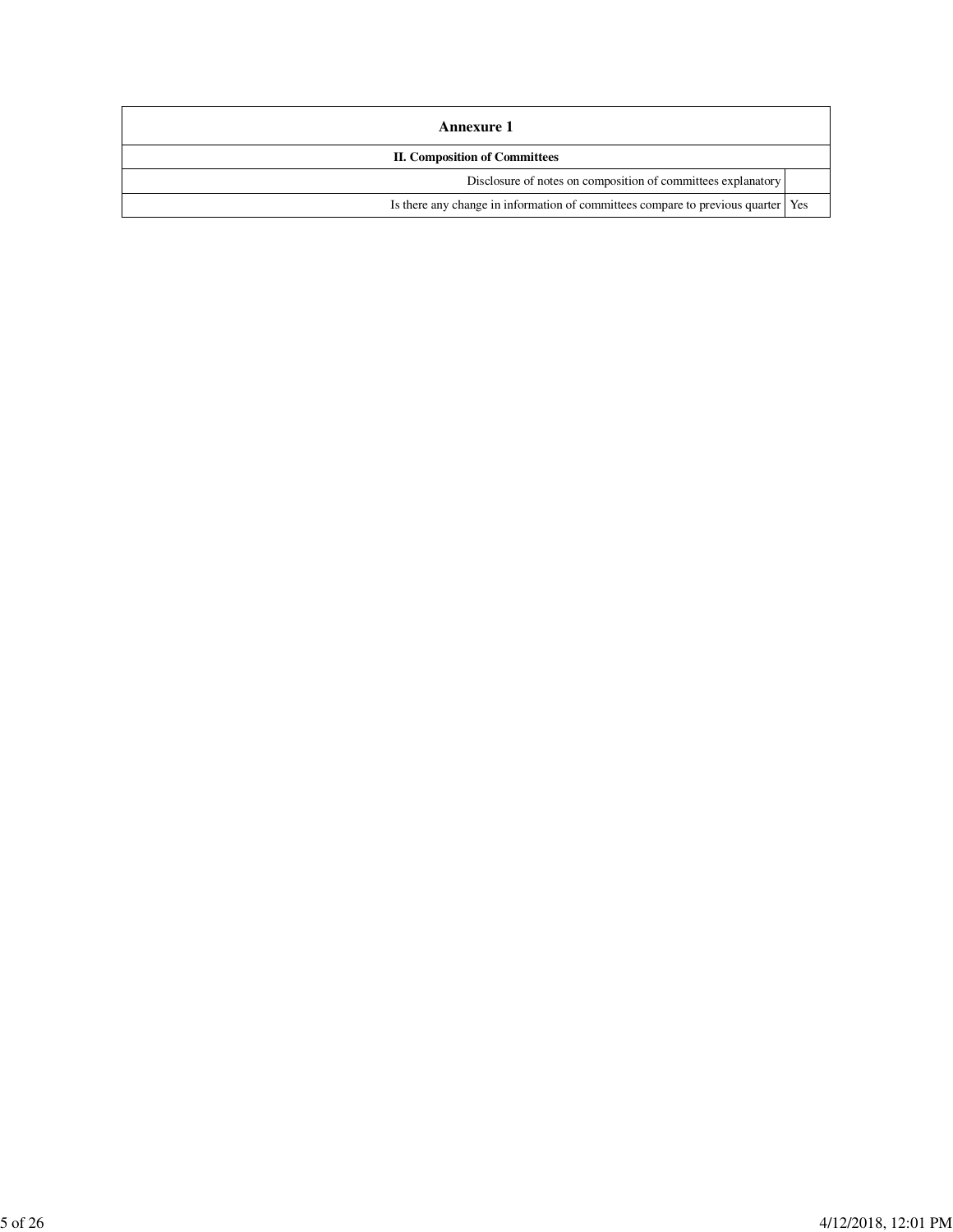| <b>Audit Committee Details</b> |                           |                                      |                         |         |  |  |  |  |  |
|--------------------------------|---------------------------|--------------------------------------|-------------------------|---------|--|--|--|--|--|
| <b>DIN Number</b>              | Name of Committee members | Category 1 of directors              | Category 2 of directors | Remarks |  |  |  |  |  |
| 00364416                       | Sanjeev Kumar             | Non-Executive - Independent Director | Chairperson             |         |  |  |  |  |  |
| 00165315                       | P.K. Mittal               | Non-Executive - Independent Director | Member                  |         |  |  |  |  |  |
| 00076639                       | V.K. Pargal               | Non-Executive - Independent Director | Member                  |         |  |  |  |  |  |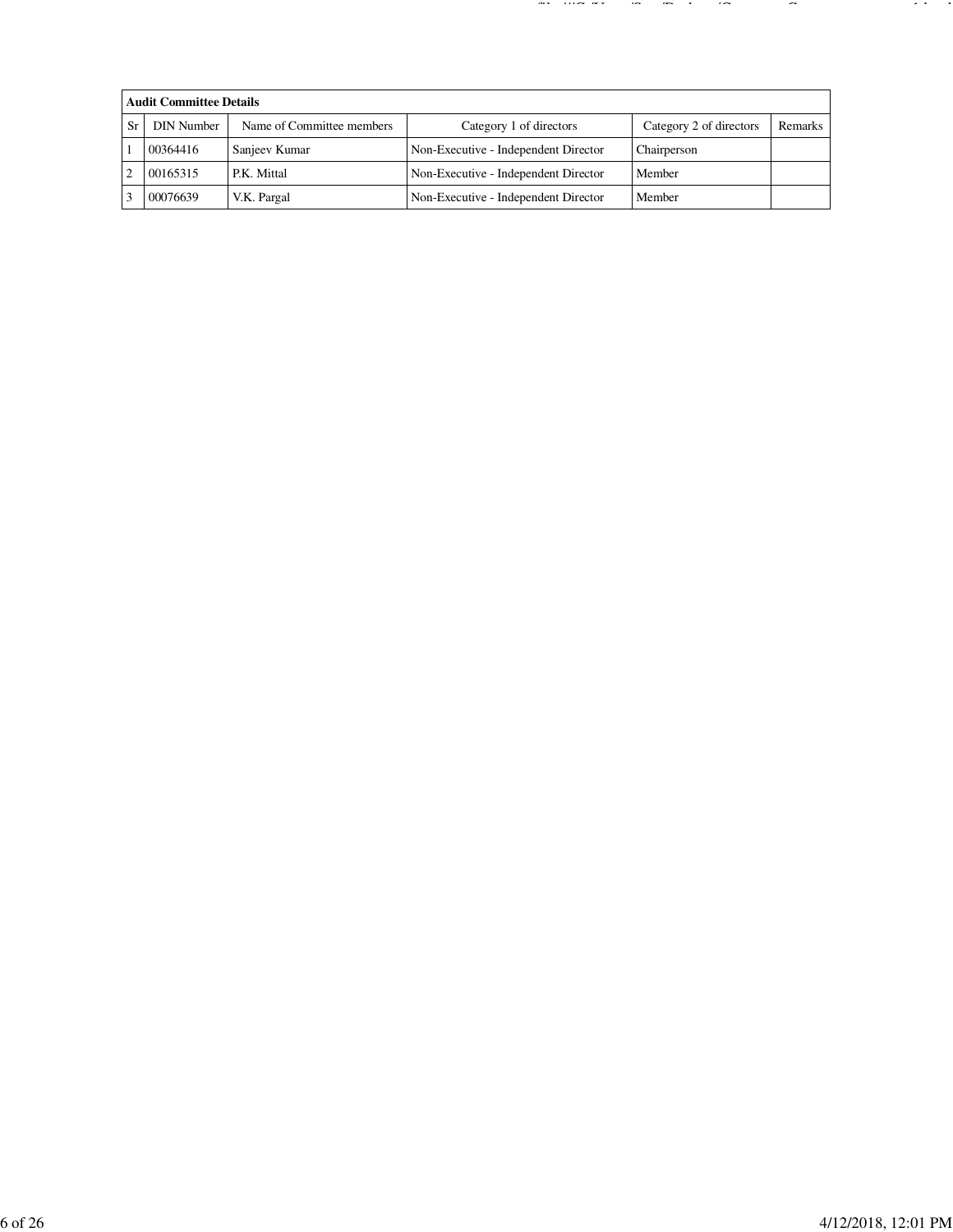|    | Nomination and remuneration committee |                           |                                      |                         |         |  |  |  |  |  |
|----|---------------------------------------|---------------------------|--------------------------------------|-------------------------|---------|--|--|--|--|--|
| Sr | <b>DIN Number</b>                     | Name of Committee members | Category 1 of directors              | Category 2 of directors | Remarks |  |  |  |  |  |
|    | 00364416                              | Sanjeev Kumar             | Non-Executive - Independent Director | Chairperson             |         |  |  |  |  |  |
|    | 00033524                              | Surinder Paul Kanwar      | <b>Executive Director</b>            | Member                  |         |  |  |  |  |  |
|    | 00165315                              | P.K. Mittal               | Non-Executive - Independent Director | Member                  |         |  |  |  |  |  |
|    | 02590120                              | Gautam Mukherjee          | Non-Executive - Independent Director | Member                  |         |  |  |  |  |  |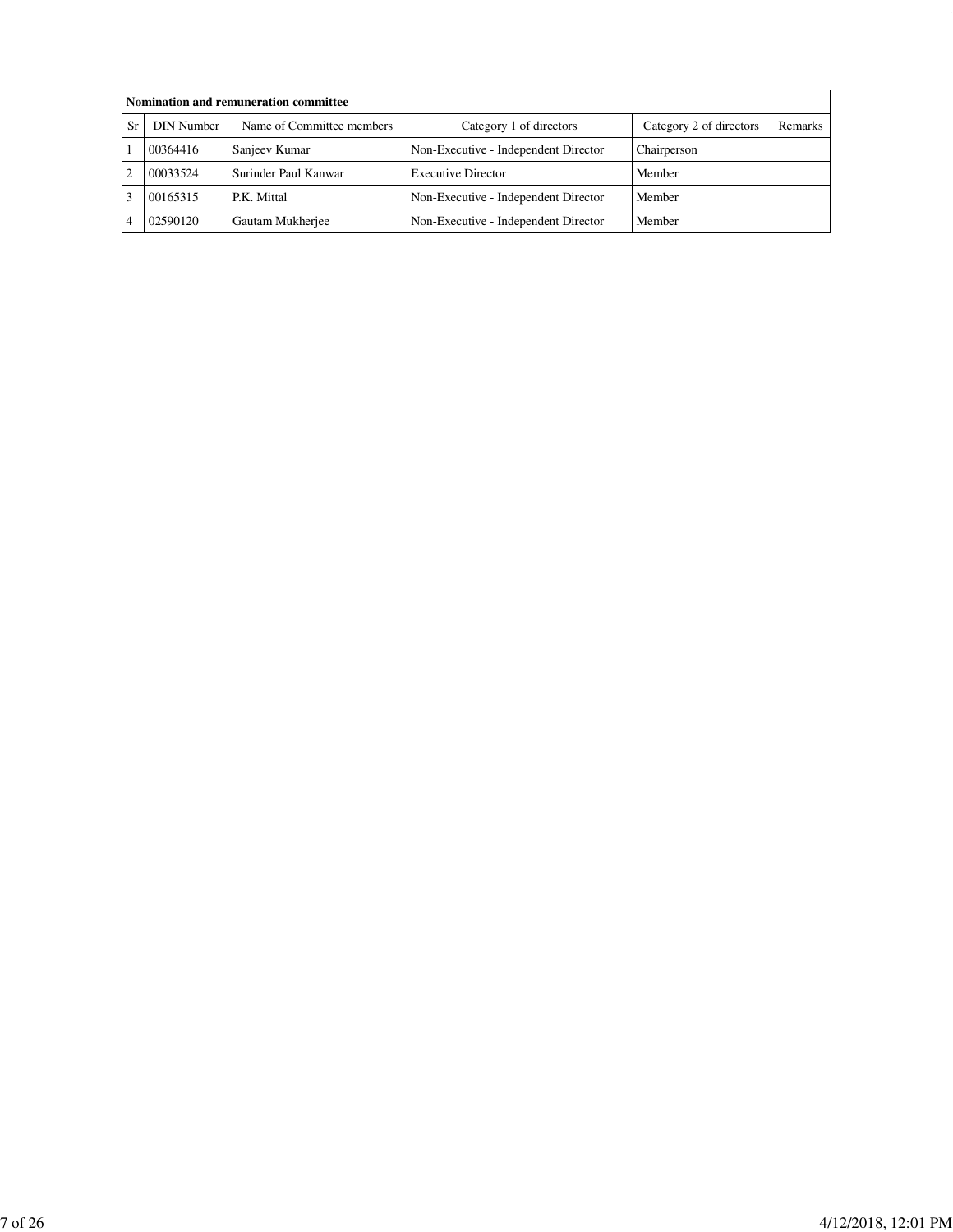|    | <b>Stakeholders Relationship Committee</b> |                           |                                      |                         |         |  |  |  |  |  |
|----|--------------------------------------------|---------------------------|--------------------------------------|-------------------------|---------|--|--|--|--|--|
| Sr | <b>DIN Number</b>                          | Name of Committee members | Category 1 of directors              | Category 2 of directors | Remarks |  |  |  |  |  |
|    | 00165315                                   | P.K. Mittal               | Non-Executive - Independent Director | Chairperson             |         |  |  |  |  |  |
|    | 00033524                                   | Surinder Paul Kanwar      | <b>Executive Director</b>            | Member                  |         |  |  |  |  |  |
|    | 02132124                                   | Sachit Kanwar             | <b>Executive Director</b>            | Member                  |         |  |  |  |  |  |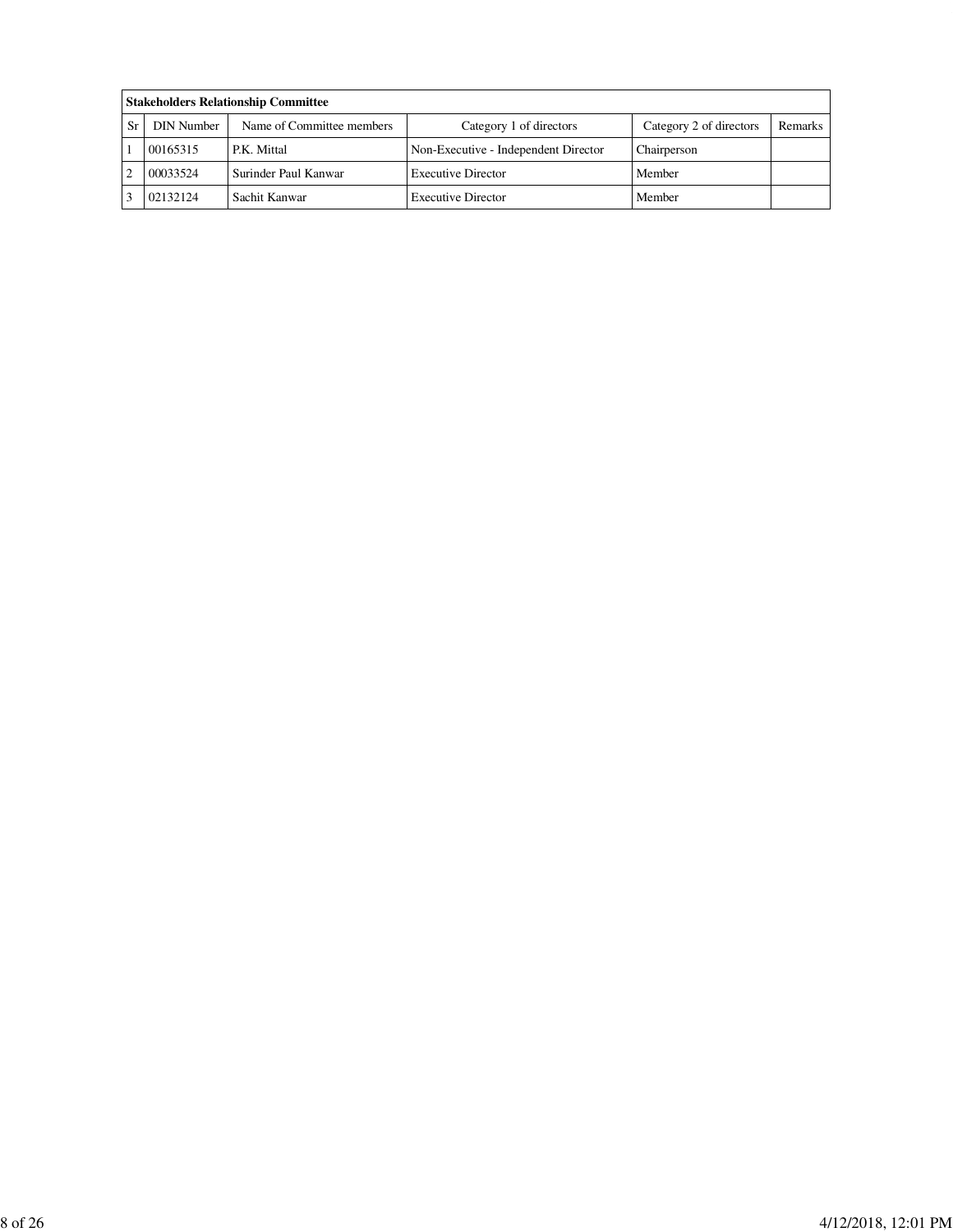|           | <b>Risk Management Committee</b> |                           |                         |                         |         |
|-----------|----------------------------------|---------------------------|-------------------------|-------------------------|---------|
| <b>Sr</b> | DIN Number                       | Name of Committee members | Category 1 of directors | Category 2 of directors | Remarks |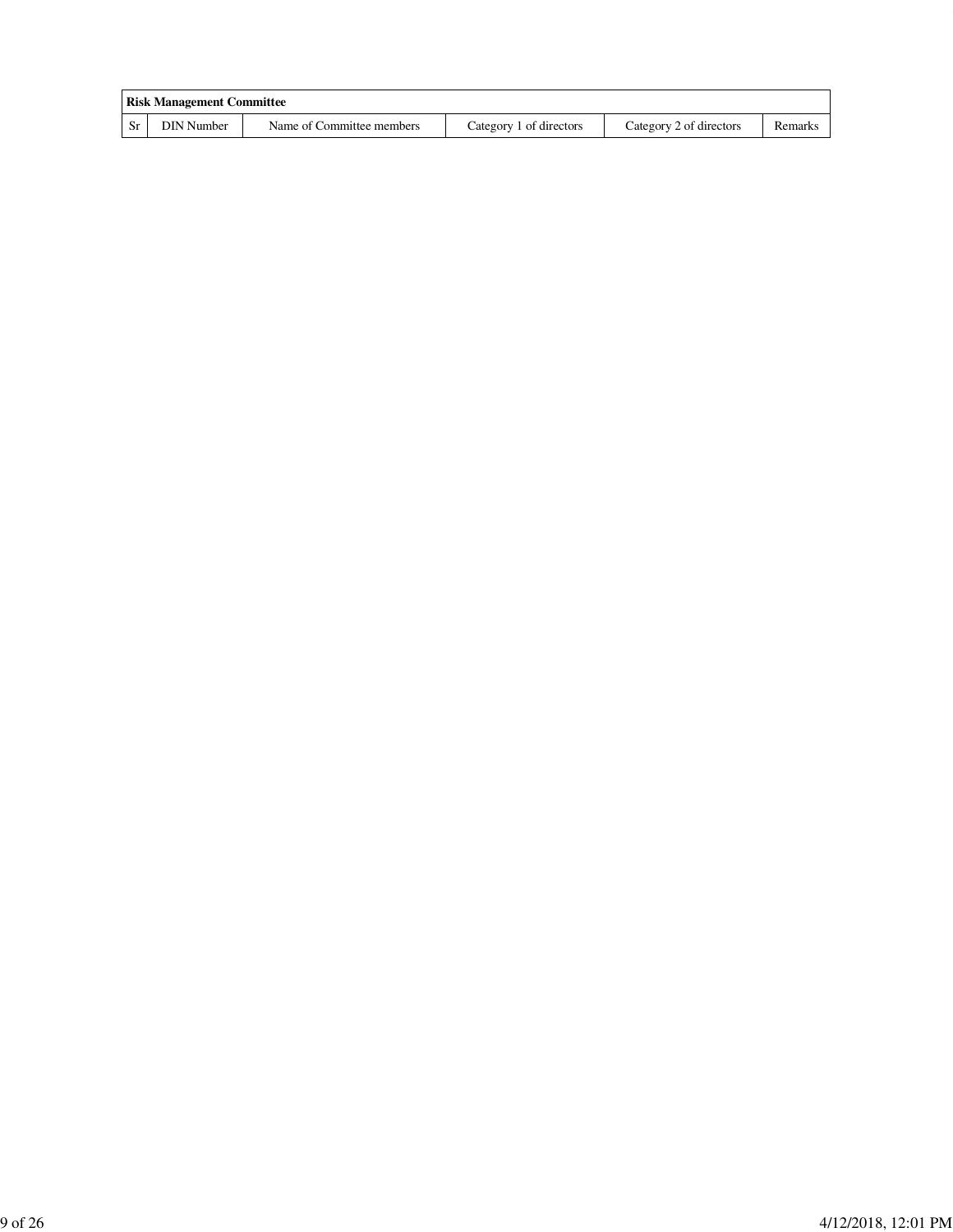|            | <b>Corporate Social Responsibility Committee</b> |                         |                         |         |
|------------|--------------------------------------------------|-------------------------|-------------------------|---------|
| DIN Number | Name of Committee members                        | Category 1 of directors | Category 2 of directors | Remarks |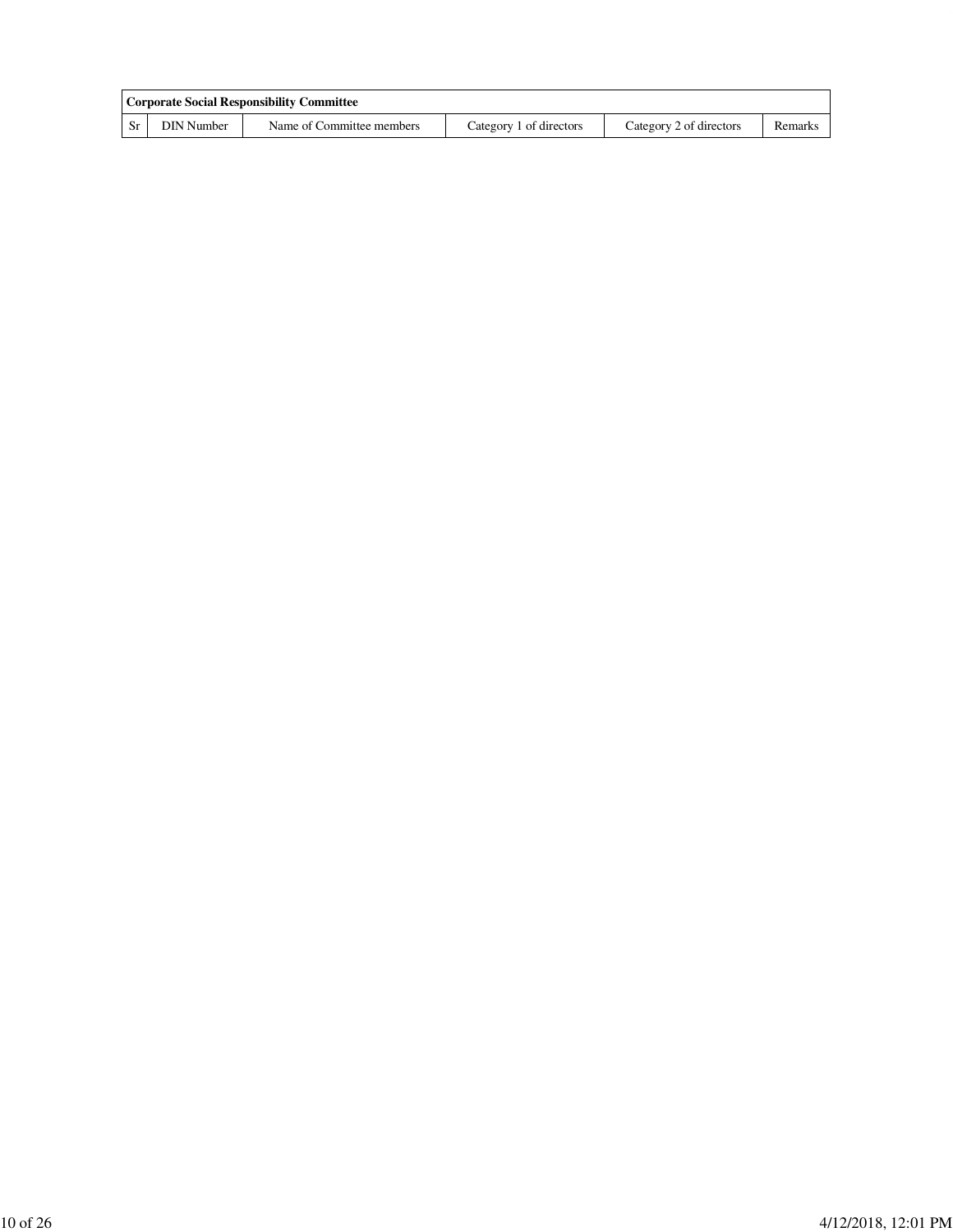| <b>Other Committee</b> |                                                                                                                                     |  |  |
|------------------------|-------------------------------------------------------------------------------------------------------------------------------------|--|--|
|                        | Sr   DIN Number   Name of Committee members   Name of other committee   Category 1 of directors   Category 2 of directors   Remarks |  |  |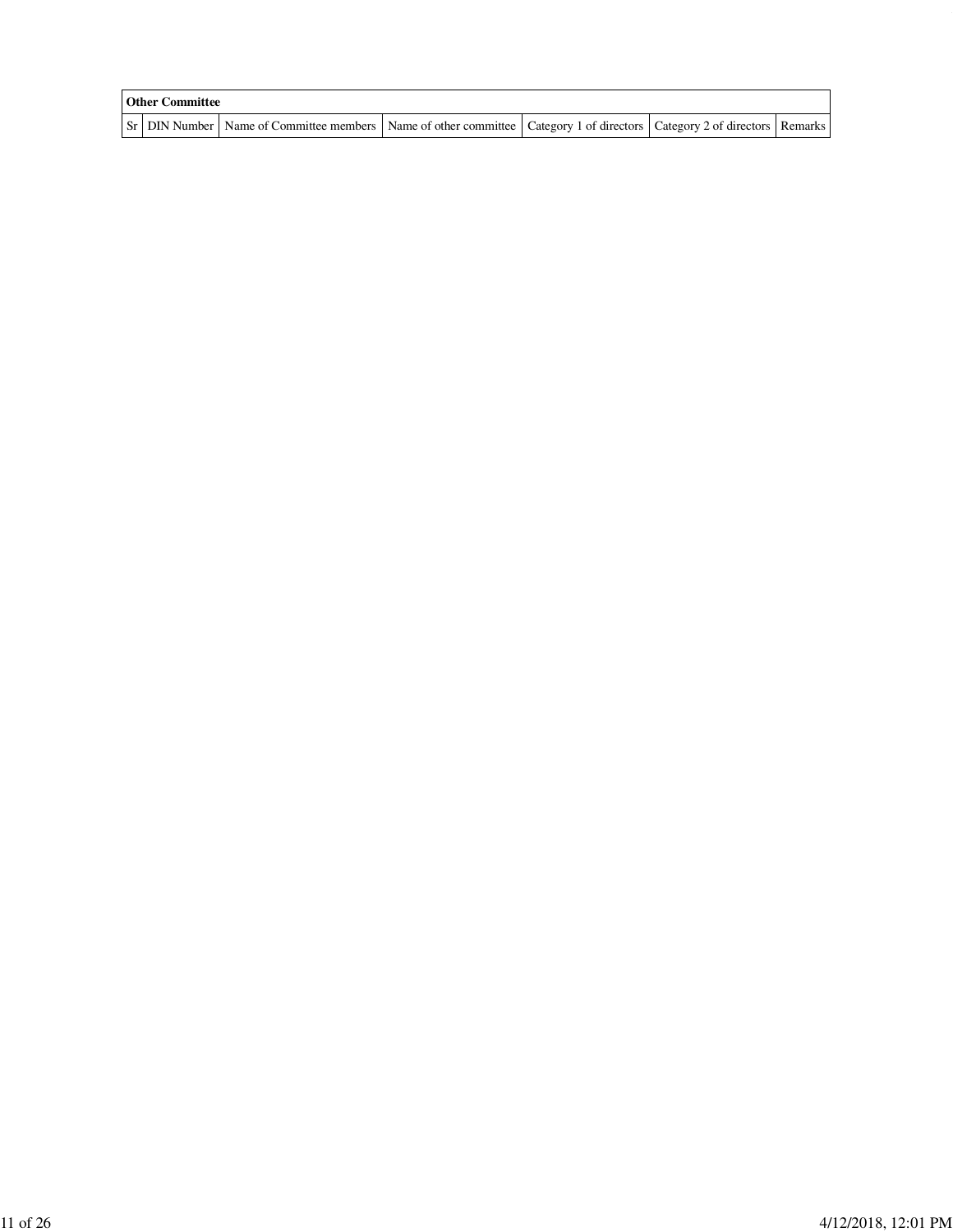|    | Annexure 1                                                       |                                                         |                                                                |  |  |  |  |  |  |  |
|----|------------------------------------------------------------------|---------------------------------------------------------|----------------------------------------------------------------|--|--|--|--|--|--|--|
|    | Annexure 1                                                       |                                                         |                                                                |  |  |  |  |  |  |  |
|    | <b>III.</b> Meeting of Board of Directors                        |                                                         |                                                                |  |  |  |  |  |  |  |
|    | Disclosure of notes on meeting of board of directors explanatory |                                                         |                                                                |  |  |  |  |  |  |  |
| Sr | $Date(s)$ of meeting (if any) in the<br>previous quarter         | $Date(s)$ of meeting (if any) in the<br>current quarter | Maximum gap between any two consecutive (in<br>number of days) |  |  |  |  |  |  |  |
|    | $06-11-2017$                                                     |                                                         |                                                                |  |  |  |  |  |  |  |
| C  |                                                                  | $01 - 02 - 2018$                                        | 86                                                             |  |  |  |  |  |  |  |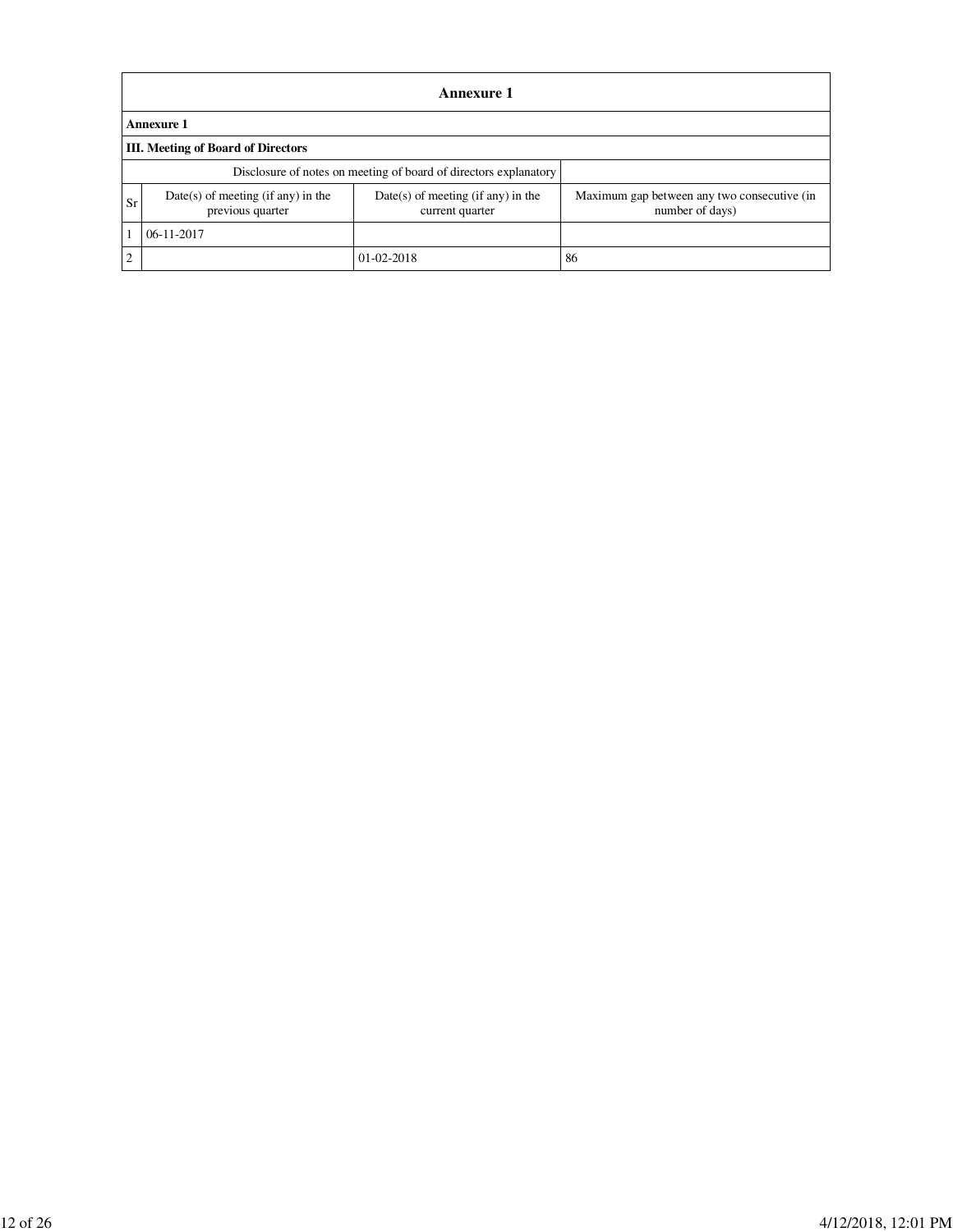|    | <b>Annexure 1</b>                                        |                                                                     |                                                     |                              |                                                                     |                                                                               |                               |  |
|----|----------------------------------------------------------|---------------------------------------------------------------------|-----------------------------------------------------|------------------------------|---------------------------------------------------------------------|-------------------------------------------------------------------------------|-------------------------------|--|
|    | <b>IV. Meeting of Committees</b>                         |                                                                     |                                                     |                              |                                                                     |                                                                               |                               |  |
|    | Disclosure of notes on meeting of committees explanatory |                                                                     |                                                     |                              |                                                                     |                                                                               |                               |  |
| Sr | Name of<br>Committee                                     | $Date(s)$ of meeting<br>of the committee in<br>the relevant quarter | Whether<br>requirement of<br>Ouorum met<br>(Yes/No) | Requirement of<br>Ouorum met | $Date(s)$ of meeting<br>of the committee in<br>the previous quarter | Maximum gap<br>between any two<br>consecutive meetings<br>(in number of days) | Name of<br>other<br>committee |  |
|    | Audit<br>Committee                                       | $01 - 02 - 2018$                                                    | Yes                                                 | 4                            | $06-11-2017$                                                        | 86                                                                            |                               |  |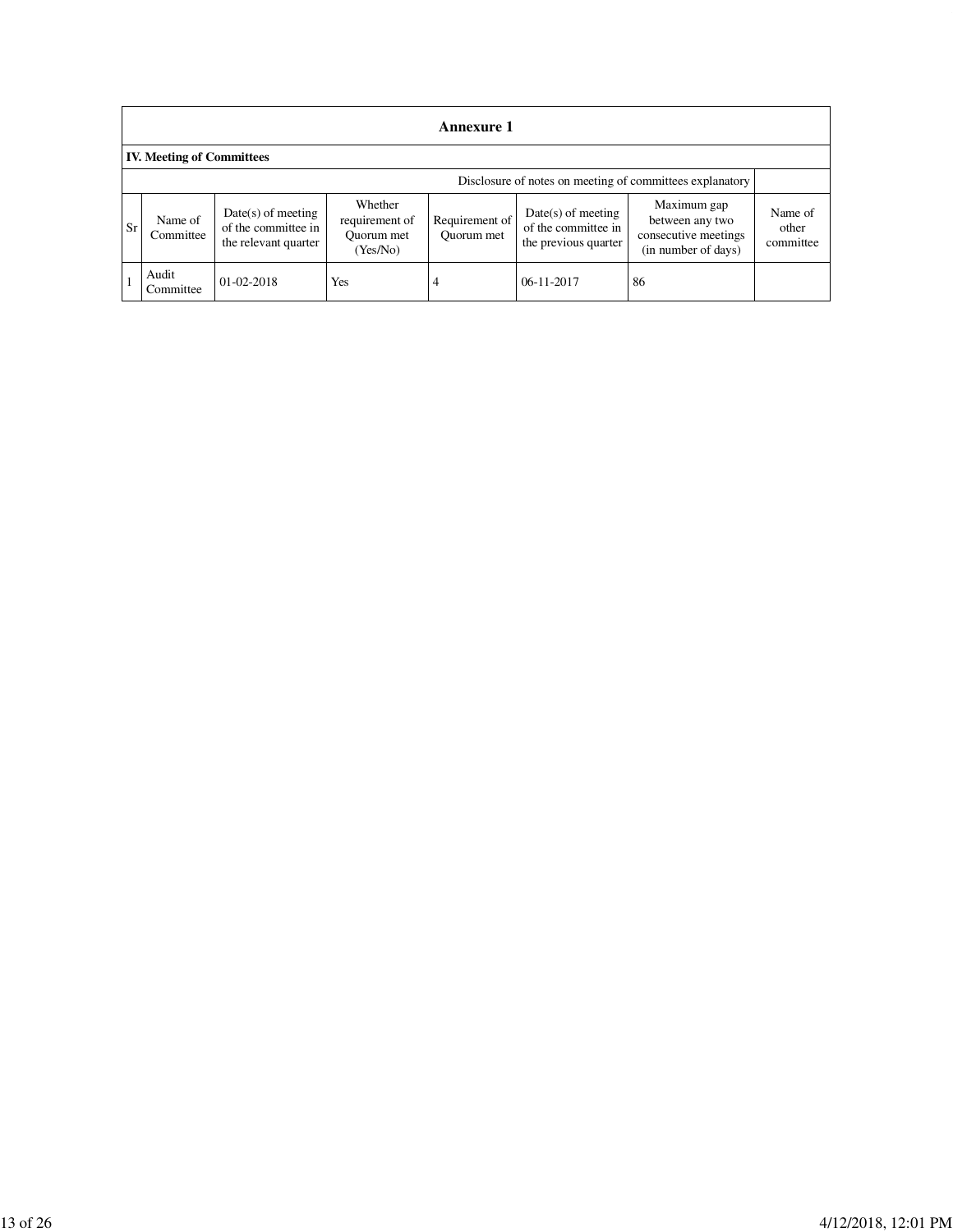|    | <b>Annexure 1</b>                                                                                         |                                  |                                                                    |  |  |  |
|----|-----------------------------------------------------------------------------------------------------------|----------------------------------|--------------------------------------------------------------------|--|--|--|
|    | V. Related Party Transactions                                                                             |                                  |                                                                    |  |  |  |
| Sr | Subject                                                                                                   | Compliance status<br>(Yes/No/NA) | If status is "No" details of non-<br>compliance may be given here. |  |  |  |
|    | Whether prior approval of audit committee obtained                                                        | Yes                              |                                                                    |  |  |  |
|    | Whether shareholder approval obtained for material RPT                                                    | <b>NA</b>                        |                                                                    |  |  |  |
|    | Whether details of RPT entered into pursuant to omnibus approval<br>have been reviewed by Audit Committee | <b>NA</b>                        |                                                                    |  |  |  |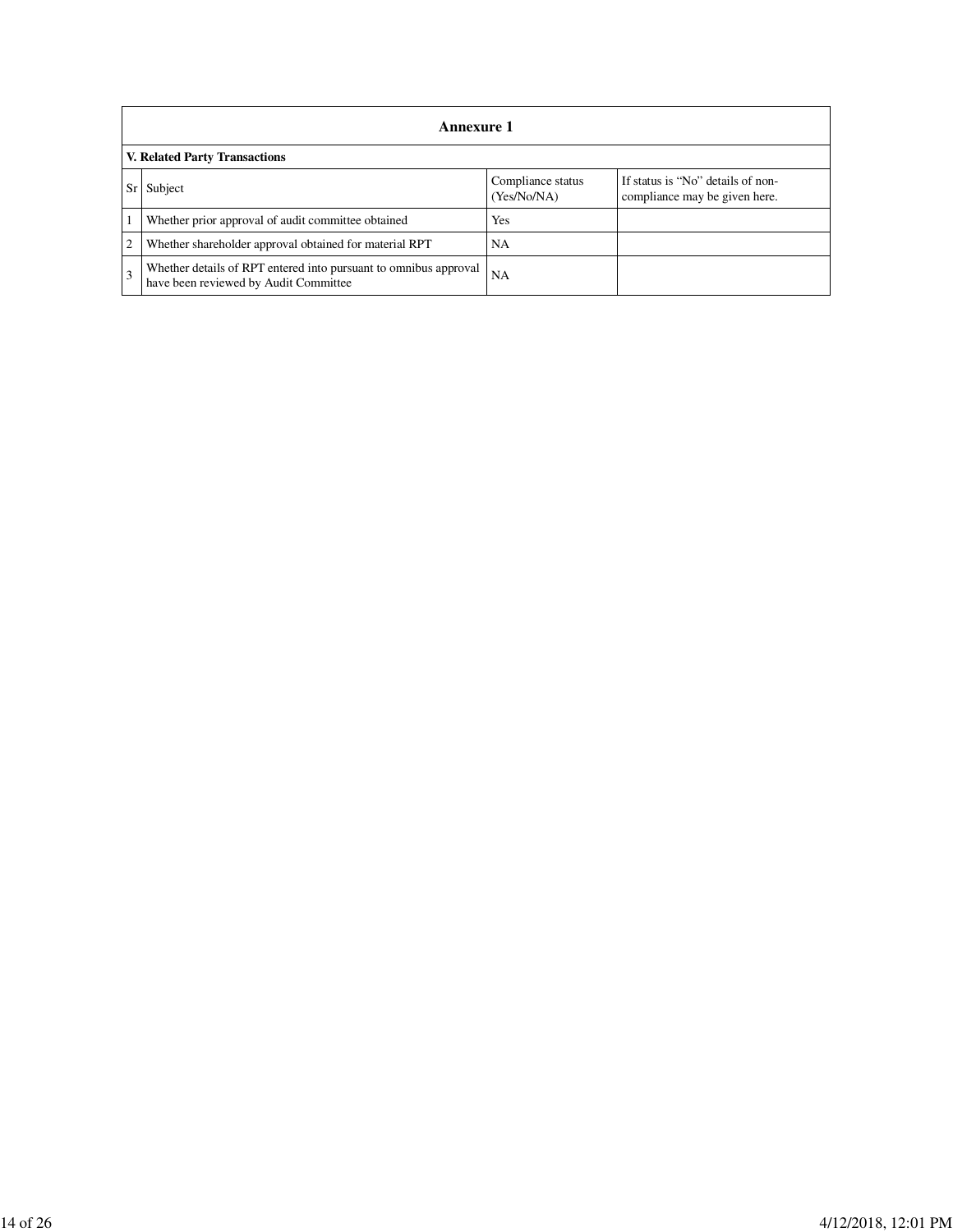|                | <b>Annexure 1</b>                                                                                                                                                                                               |                               |  |  |  |  |
|----------------|-----------------------------------------------------------------------------------------------------------------------------------------------------------------------------------------------------------------|-------------------------------|--|--|--|--|
|                | VI. Affirmations                                                                                                                                                                                                |                               |  |  |  |  |
| Sr             | Subject                                                                                                                                                                                                         | Compliance status<br>(Yes/No) |  |  |  |  |
|                | The composition of Board of Directors is in terms of SEBI (Listing obligations and disclosure requirements)<br>Regulations, 2015                                                                                | Yes                           |  |  |  |  |
| $\mathfrak{2}$ | The composition of the following committees is in terms of SEBI(Listing obligations and disclosure<br>requirements) Regulations, 2015 a. Audit Committee                                                        | Yes                           |  |  |  |  |
| 3              | The composition of the following committees is in terms of SEBI(Listing obligations and disclosure<br>requirements) Regulations, 2015. b. Nomination & remuneration committee                                   | Yes                           |  |  |  |  |
| $\overline{4}$ | The composition of the following committees is in terms of SEBI(Listing obligations and disclosure<br>requirements) Regulations, 2015. c. Stakeholders relationship committee                                   | Yes                           |  |  |  |  |
| 5              | The composition of the following committees is in terms of SEBI(Listing obligations and disclosure<br>requirements) Regulations, 2015. d. Risk management committee (applicable to the top 100 listed entities) | <b>NA</b>                     |  |  |  |  |
| 6              | The committee members have been made aware of their powers, role and responsibilities as specified in SEBI<br>(Listing obligations and disclosure requirements) Regulations, 2015.                              | Yes                           |  |  |  |  |
| $\overline{7}$ | The meetings of the board of directors and the above committees have been conducted in the manner as specified<br>in SEBI (Listing obligations and disclosure requirements) Regulations, 2015.                  | Yes                           |  |  |  |  |
| 8              | This report and/or the report submitted in the previous quarter has been placed before Board of Directors.                                                                                                      | Yes                           |  |  |  |  |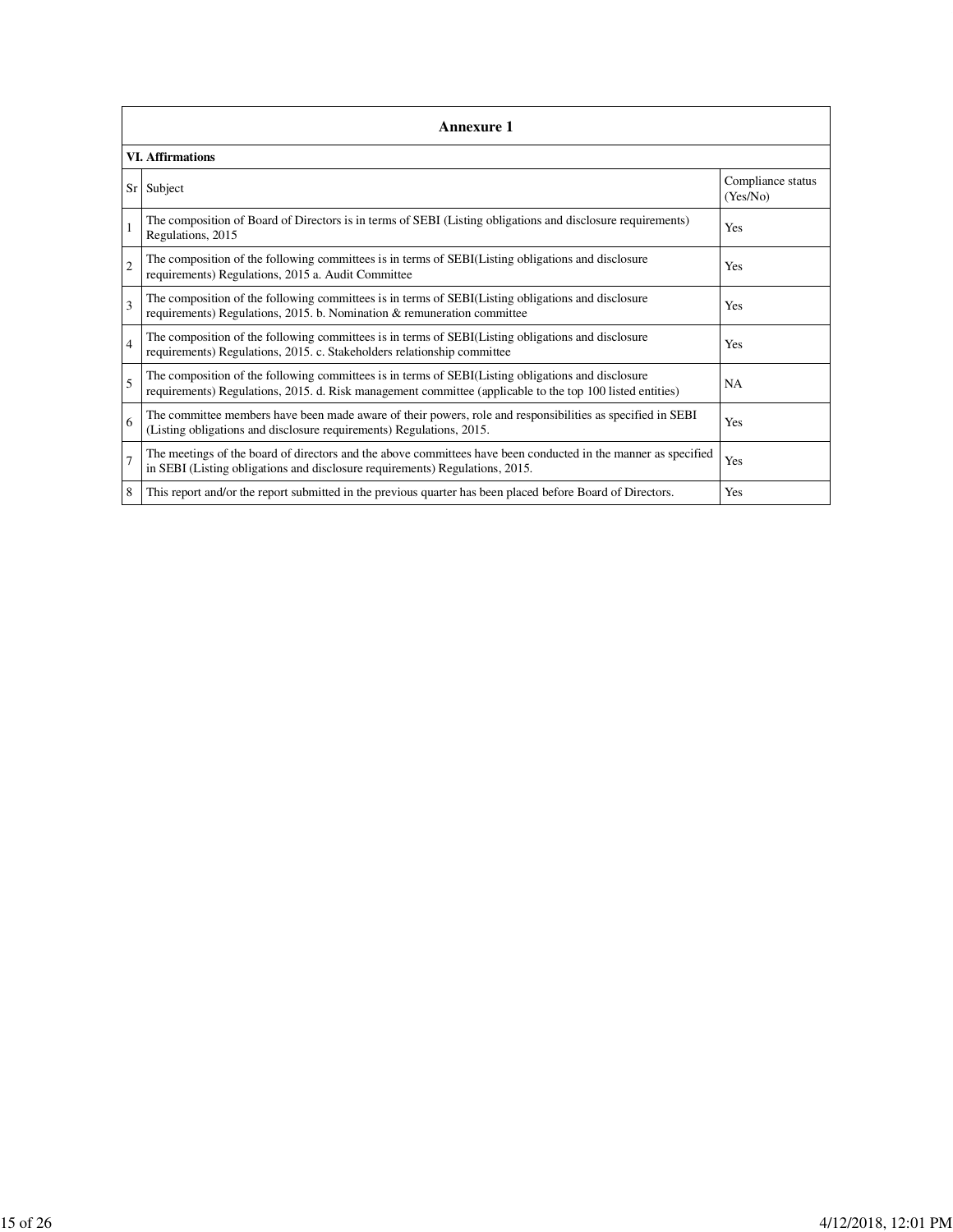|    | <b>Annexure 1</b> |                   |  |  |  |
|----|-------------------|-------------------|--|--|--|
| Sr | Subject           | Compliance status |  |  |  |
|    | Name of signatory | Chanchal Gupta    |  |  |  |
|    | Designation       | Company Secretary |  |  |  |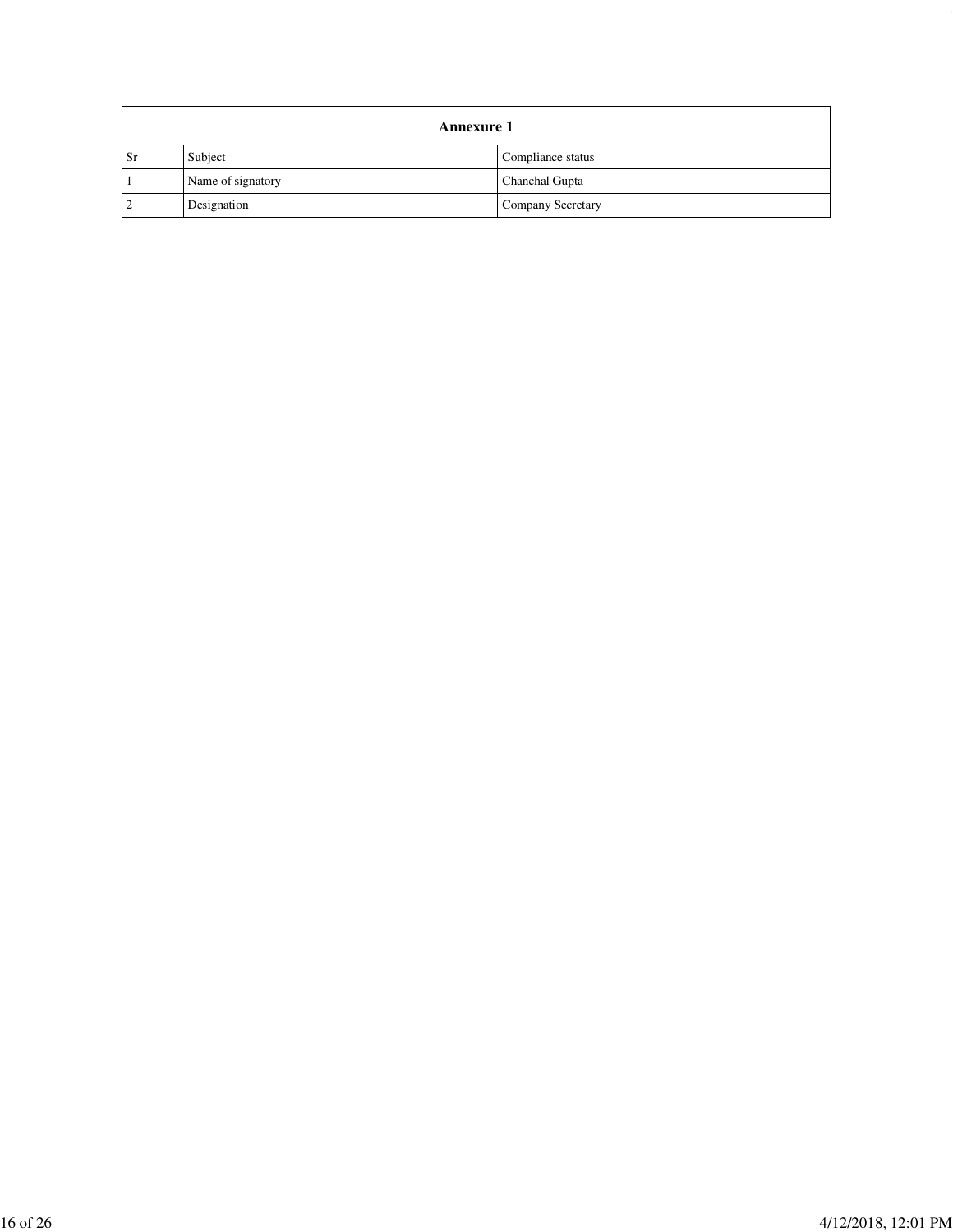|                | <b>Annexure II</b>                                                         |                                  |                                                                                                                 |                             |  |  |
|----------------|----------------------------------------------------------------------------|----------------------------------|-----------------------------------------------------------------------------------------------------------------|-----------------------------|--|--|
|                |                                                                            |                                  | Annexure II to be submitted by listed entity at the end of the financial year (for the whole of financial year) |                             |  |  |
|                | I. Disclosure on website in terms of Listing Regulations                   |                                  |                                                                                                                 |                             |  |  |
| Sr             | Item                                                                       | Compliance status<br>(Yes/No/NA) | If status is "No" details of non-<br>compliance may be given here.                                              | Web address                 |  |  |
|                | Details of business                                                        | Yes                              |                                                                                                                 | www.raunaqinternational.com |  |  |
| $\overline{2}$ | Terms and conditions of appointment of<br>independent directors            | Yes                              |                                                                                                                 | www.raunaqinternational.com |  |  |
| 3              | Composition of various committees of<br>board of directors                 | Yes                              |                                                                                                                 | www.raunaqinternational.com |  |  |
| 4              | Code of conduct of board of directors and<br>senior management personnel   | Yes                              |                                                                                                                 | www.raunaqinternational.com |  |  |
| 5              | Details of establishment of vigil<br>mechanism/ Whistle Blower policy      | Yes                              |                                                                                                                 | www.raunaqinternational.com |  |  |
| 6              | Criteria of making payments to non-<br>executive directors                 | Yes                              |                                                                                                                 | www.raunaqinternational.com |  |  |
| $\overline{7}$ | Policy on dealing with related party<br>transactions                       | Yes                              |                                                                                                                 | www.raunaqinternational.com |  |  |
| 8              | Policy for determining 'material'<br>subsidiaries                          | Yes                              |                                                                                                                 | www.raunaqinternational.com |  |  |
| 9              | Details of familiarization programmes<br>imparted to independent directors | Yes                              |                                                                                                                 | www.raunaqinternational.com |  |  |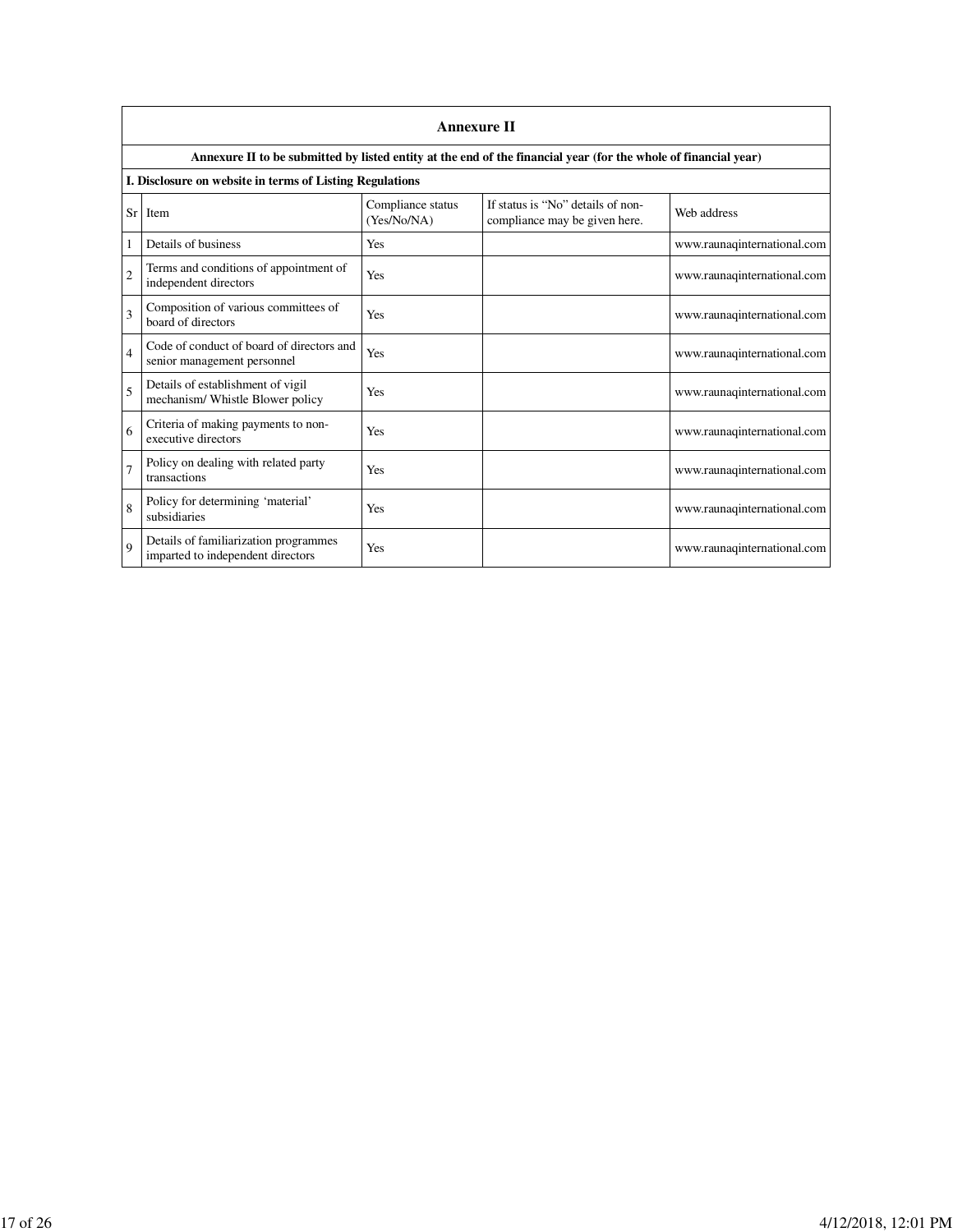|    | <b>Annexure II</b>                                                                                                                            |                                  |                                                                      |                             |  |  |
|----|-----------------------------------------------------------------------------------------------------------------------------------------------|----------------------------------|----------------------------------------------------------------------|-----------------------------|--|--|
|    | Annexure II to be submitted by listed entity at the end of the financial year (for the whole of financial year)                               |                                  |                                                                      |                             |  |  |
|    | I. Disclosure on website in terms of Listing Regulations                                                                                      |                                  |                                                                      |                             |  |  |
| Sr | Item                                                                                                                                          | Compliance status<br>(Yes/No/NA) | If status is "No" details of<br>non-compliance may be<br>given here. | Web address                 |  |  |
| 10 | Contact information of the designated officials of<br>the listed entity who are responsible for assisting<br>and handling investor grievances | Yes                              |                                                                      | www.raunaqinternational.com |  |  |
| 11 | email address for grievance redressal and other<br>relevant details                                                                           | Yes                              |                                                                      | www.raunaqinternational.com |  |  |
| 12 | Financial results                                                                                                                             | Yes                              |                                                                      | www.raunaqinternational.com |  |  |
| 13 | Shareholding pattern                                                                                                                          | Yes                              |                                                                      | www.raunaqinternational.com |  |  |
| 14 | Details of agreements entered into with the media<br>companies and/or their associates                                                        | NA                               |                                                                      |                             |  |  |
| 15 | New name and the old name of the listed entity                                                                                                | Yes                              |                                                                      | www.raunaqinternational.com |  |  |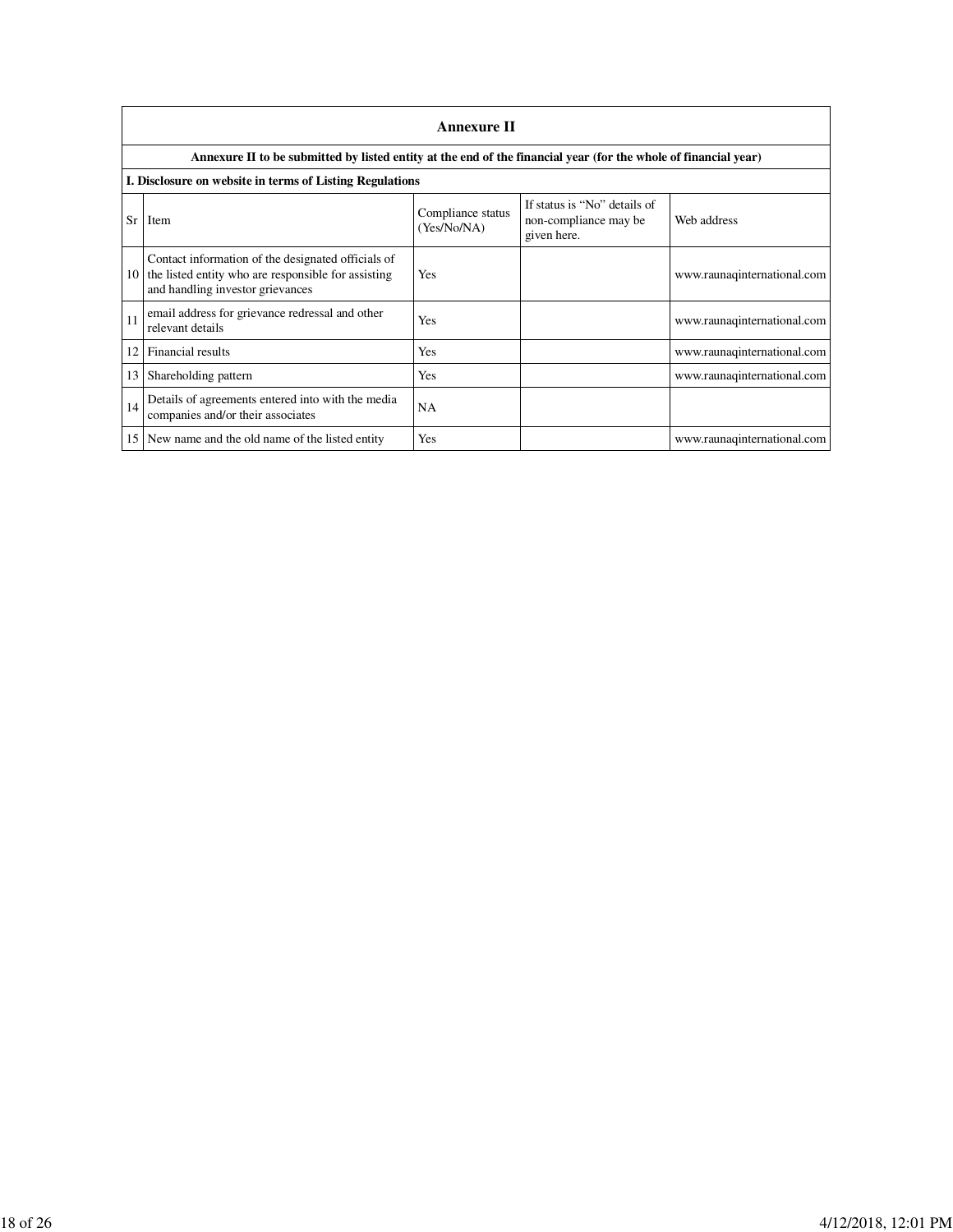|    | <b>Annexure II</b>                                                                                                   |                      |                                  |                                                                    |  |  |  |
|----|----------------------------------------------------------------------------------------------------------------------|----------------------|----------------------------------|--------------------------------------------------------------------|--|--|--|
|    | <b>II. Annual Affirmations</b>                                                                                       |                      |                                  |                                                                    |  |  |  |
| Sr | Particulars                                                                                                          | Regulation<br>Number | Compliance status<br>(Yes/No/NA) | If status is "No" details of non-<br>compliance may be given here. |  |  |  |
|    | Independent director(s) have been appointed in terms of<br>specified criteria of 'independence' and/or 'eligibility' | 16(1)(b) &<br>25(6)  | Yes                              |                                                                    |  |  |  |
| 2  | Board composition                                                                                                    | 17(1)                | Yes                              |                                                                    |  |  |  |
| 3  | Meeting of Board of directors                                                                                        | 17(2)                | Yes                              |                                                                    |  |  |  |
| 4  | Review of Compliance Reports                                                                                         | 17(3)                | Yes                              |                                                                    |  |  |  |
| 5  | Plans for orderly succession for appointments                                                                        | 17(4)                | Yes                              |                                                                    |  |  |  |
| 6  | Code of Conduct                                                                                                      | 17(5)                | Yes                              |                                                                    |  |  |  |
| 7  | Fees/compensation                                                                                                    | 17(6)                | Yes                              |                                                                    |  |  |  |
| 8  | Minimum Information                                                                                                  | 17(7)                | Yes                              |                                                                    |  |  |  |
| 9  | Compliance Certificate                                                                                               | 17(8)                | Yes                              |                                                                    |  |  |  |
|    | 10 Risk Assessment & Management                                                                                      | 17(9)                | Yes                              |                                                                    |  |  |  |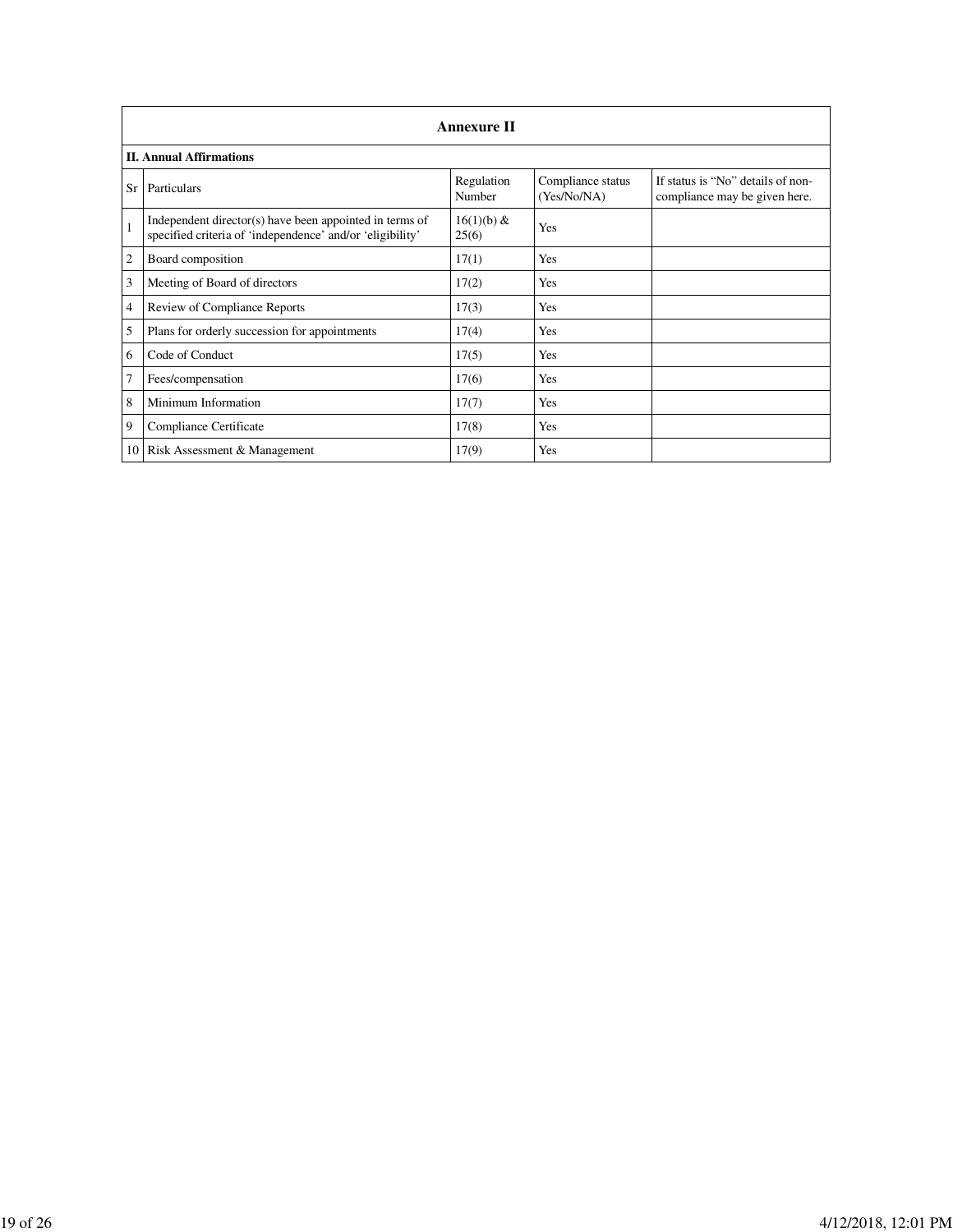|    | <b>Annexure II</b>                                                                 |                              |                                  |                                                                    |  |  |
|----|------------------------------------------------------------------------------------|------------------------------|----------------------------------|--------------------------------------------------------------------|--|--|
|    | <b>II. Annual Affirmations</b>                                                     |                              |                                  |                                                                    |  |  |
| Sr | Particulars                                                                        | Regulation<br>Number         | Compliance status<br>(Yes/No/NA) | If status is "No" details of non-<br>compliance may be given here. |  |  |
| 11 | Performance Evaluation of Independent Directors                                    | 17(10)                       | Yes                              |                                                                    |  |  |
| 12 | Composition of Audit Committee                                                     | 18(1)                        | Yes                              |                                                                    |  |  |
| 13 | Meeting of Audit Committee                                                         | 18(2)                        | Yes                              |                                                                    |  |  |
| 14 | Composition of nomination & remuneration<br>committee                              | 19(1) & (2)                  | Yes                              |                                                                    |  |  |
| 15 | Composition of Stakeholder Relationship<br>Committee                               | 20(1) & (2)                  | Yes                              |                                                                    |  |  |
| 16 | Composition and role of risk management<br>committee                               | 21(1), (2), (3), (4)         | <b>NA</b>                        |                                                                    |  |  |
| 17 | Vigil Mechanism                                                                    | 22                           | Yes                              |                                                                    |  |  |
| 18 | Policy for related party Transaction                                               | 23(1), (5), (6), (7)<br>&(8) | Yes                              |                                                                    |  |  |
| 19 | Prior or Omnibus approval of Audit Committee<br>for all related party transactions | 23(2), (3)                   | Yes                              |                                                                    |  |  |
|    | 20 Approval for material related party transactions                                | 23(4)                        | <b>NA</b>                        |                                                                    |  |  |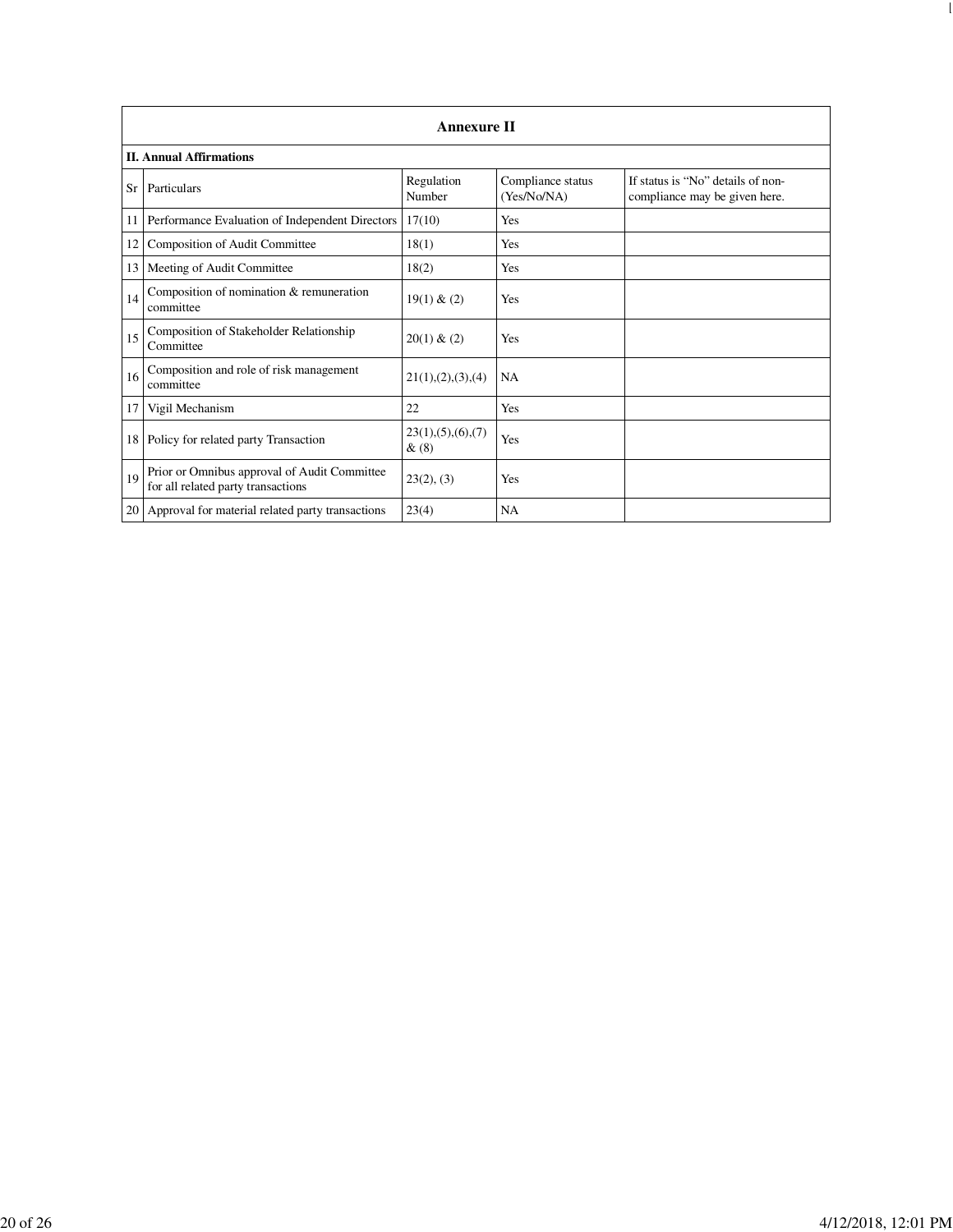|    | <b>Annexure II</b>                                                                                                      |                                     |                                  |                                                                    |  |  |
|----|-------------------------------------------------------------------------------------------------------------------------|-------------------------------------|----------------------------------|--------------------------------------------------------------------|--|--|
|    | <b>II. Annual Affirmations</b>                                                                                          |                                     |                                  |                                                                    |  |  |
| Sr | Particulars                                                                                                             | Regulation<br>Number                | Compliance status<br>(Yes/No/NA) | If status is "No" details of non-<br>compliance may be given here. |  |  |
| 21 | Composition of Board of Directors of unlisted material<br>Subsidiary                                                    | 24(1)                               | Yes                              |                                                                    |  |  |
| 22 | Other Corporate Governance requirements with respect to<br>subsidiary of listed entity                                  | $24(2)$ ,<br>$(3),(4),(5)$ &<br>(6) | Yes                              |                                                                    |  |  |
| 23 | Maximum Directorship & Tenure                                                                                           | 25(1) & (2)                         | Yes                              |                                                                    |  |  |
| 24 | Meeting of independent directors                                                                                        | 25(3) & (4)                         | Yes                              |                                                                    |  |  |
| 25 | Familiarization of independent directors                                                                                | 25(7)                               | Yes                              |                                                                    |  |  |
| 26 | Memberships in Committees                                                                                               | 26(1)                               | Yes                              |                                                                    |  |  |
| 27 | Affirmation with compliance to code of conduct from<br>members of Board of Directors and Senior management<br>personnel | 26(3)                               | Yes                              |                                                                    |  |  |
| 28 | Disclosure of Shareholding by Non-Executive Directors                                                                   | 26(4)                               | Yes                              |                                                                    |  |  |
| 29 | Policy with respect to Obligations of directors and senior<br>management                                                | $26(2)$ & $26(5)$                   | Yes                              |                                                                    |  |  |
|    | Any other information to be provided - Add Notes                                                                        |                                     |                                  |                                                                    |  |  |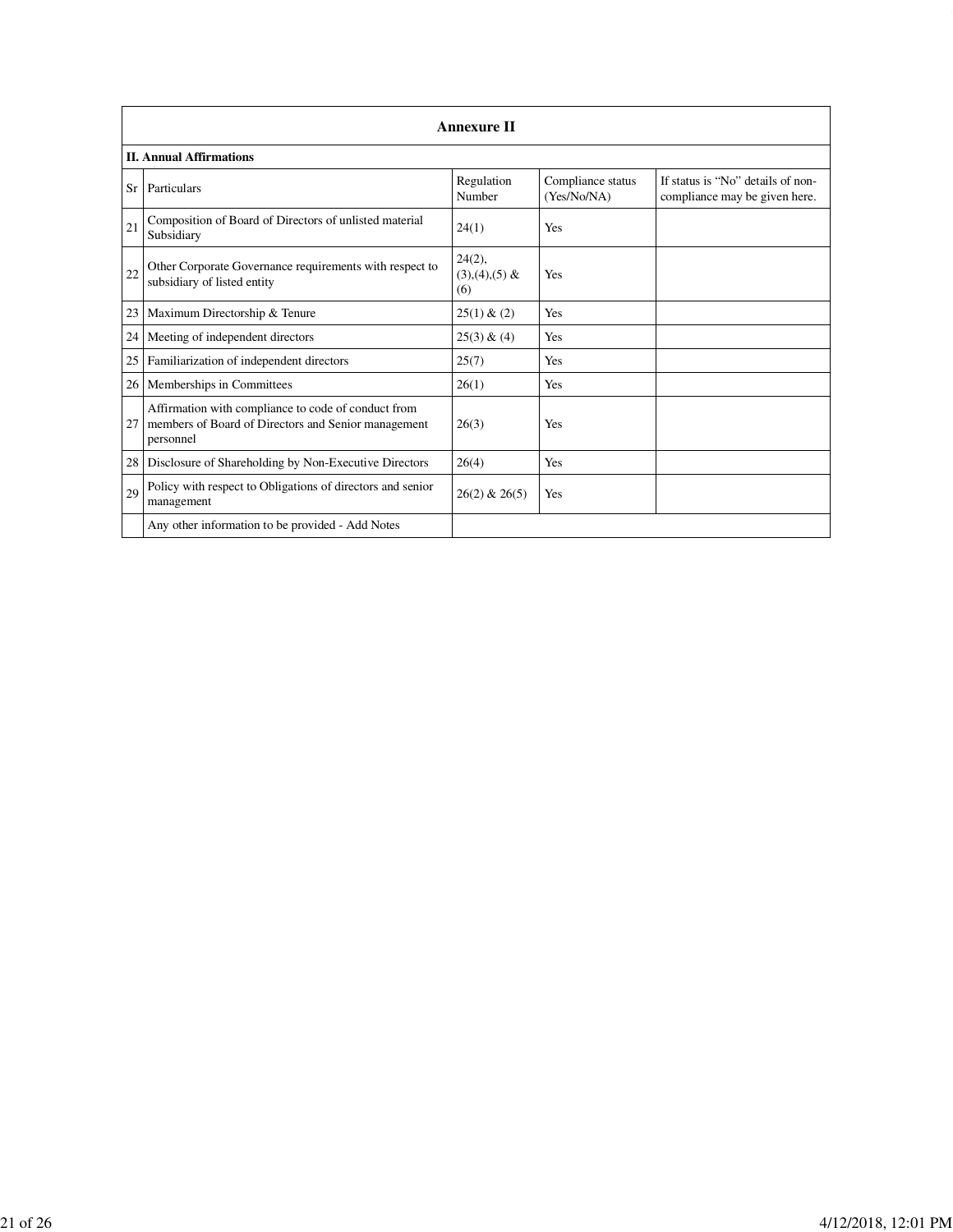| <b>Annexure II</b> |  |
|--------------------|--|
| Name of signatory  |  |
| Designation        |  |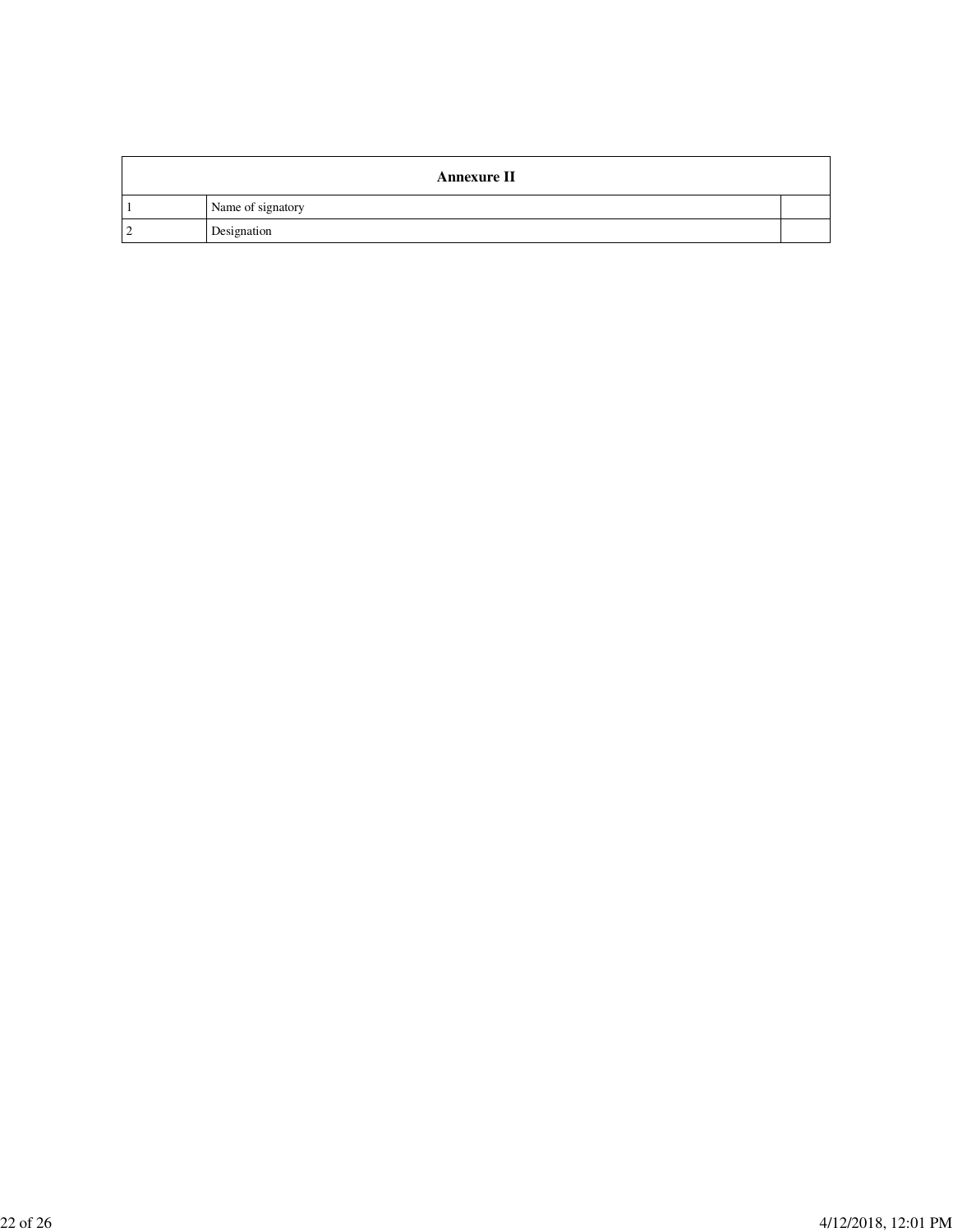|       | <b>Annexure II</b>                                                                                                                                                    |                                         |  |  |  |
|-------|-----------------------------------------------------------------------------------------------------------------------------------------------------------------------|-----------------------------------------|--|--|--|
|       | <b>III.</b> Affirmations                                                                                                                                              |                                         |  |  |  |
| -Sr l | <b>Particulars</b>                                                                                                                                                    | <b>Compliance status</b><br>(Yes/No/NA) |  |  |  |
|       | The Listed Entity has approved Material Subsidiary Policy and the Corporate Governance requirements<br>with respect to subsidiary of Listed Entity have been complied | Yes                                     |  |  |  |
|       | Any other information to be provided                                                                                                                                  |                                         |  |  |  |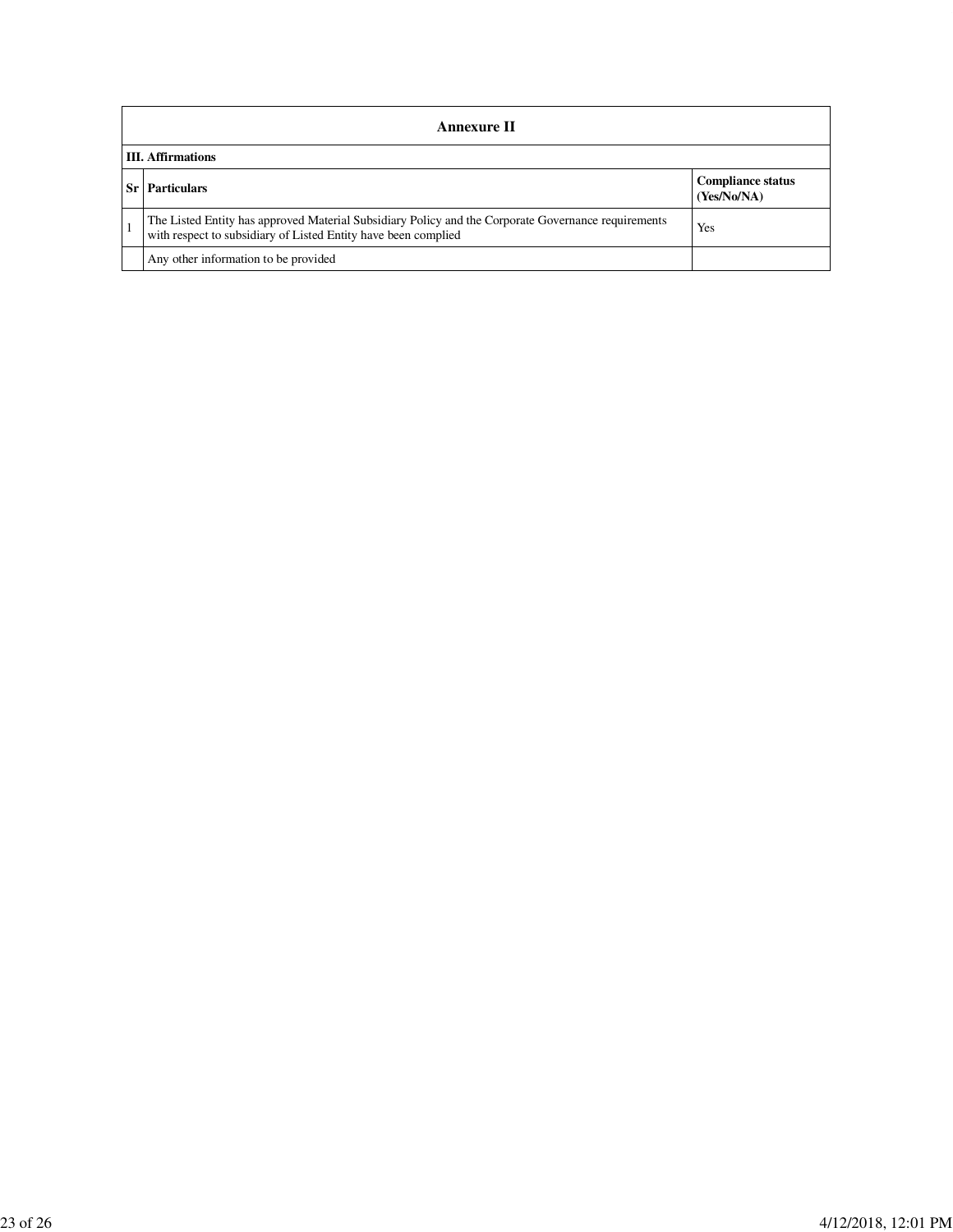| <b>Annexure II</b> |                   |  |  |
|--------------------|-------------------|--|--|
| Name of signatory  | Chanchal Gupta    |  |  |
| Designation        | Company Secretary |  |  |